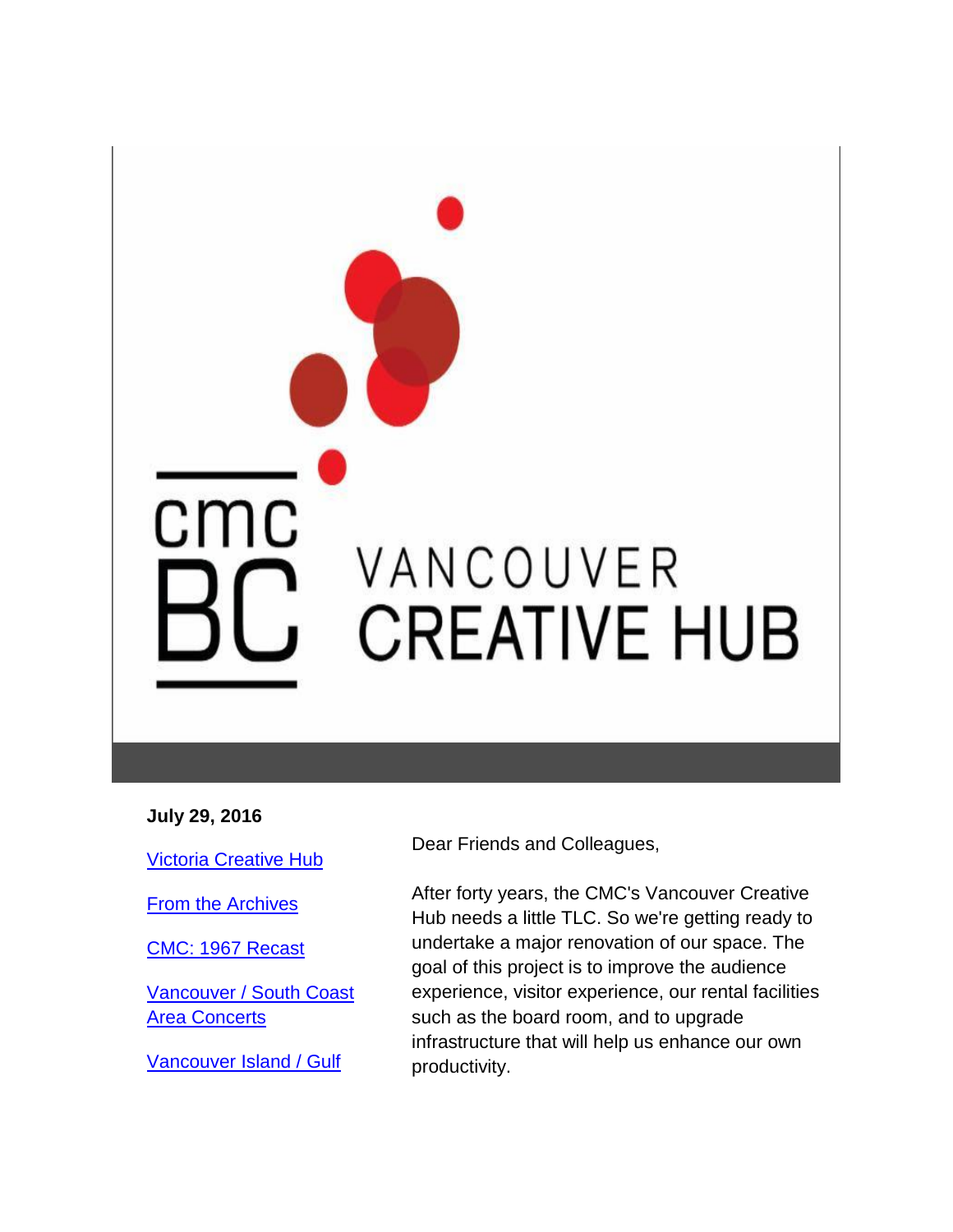#### [Islands Area Concerts](https://mail.google.com/mail/u/0/?ui=2&ik=9dcefaf5b7&view=lg&msg=1563771e1fe3466a#m_4759038973393902575_LETTER.BLOCK19)

[Southern Interior Area](https://mail.google.com/mail/u/0/?ui=2&ik=9dcefaf5b7&view=lg&msg=1563771e1fe3466a#m_4759038973393902575_LETTER.BLOCK21)  **[Concerts](https://mail.google.com/mail/u/0/?ui=2&ik=9dcefaf5b7&view=lg&msg=1563771e1fe3466a#m_4759038973393902575_LETTER.BLOCK21)** 

[Central / Northern BC](https://mail.google.com/mail/u/0/?ui=2&ik=9dcefaf5b7&view=lg&msg=1563771e1fe3466a#m_4759038973393902575_LETTER.BLOCK23)  [Area Concerts](https://mail.google.com/mail/u/0/?ui=2&ik=9dcefaf5b7&view=lg&msg=1563771e1fe3466a#m_4759038973393902575_LETTER.BLOCK23)

[Out Of Province /](https://mail.google.com/mail/u/0/?ui=2&ik=9dcefaf5b7&view=lg&msg=1563771e1fe3466a#m_4759038973393902575_LETTER.BLOCK25)  [International Concerts](https://mail.google.com/mail/u/0/?ui=2&ik=9dcefaf5b7&view=lg&msg=1563771e1fe3466a#m_4759038973393902575_LETTER.BLOCK25)

[Composer Opportunities:](https://mail.google.com/mail/u/0/?ui=2&ik=9dcefaf5b7&view=lg&msg=1563771e1fe3466a#m_4759038973393902575_LETTER.BLOCK27)  [Canada](https://mail.google.com/mail/u/0/?ui=2&ik=9dcefaf5b7&view=lg&msg=1563771e1fe3466a#m_4759038973393902575_LETTER.BLOCK27)

*The Canadian Music Centre is the catalyst that connects you to the ever-evolving world of Canadian musical creation through performance, education and promotion.* 

*Le Centre de musique canadienne vous ouvre le monde fascinant de notre musique en la faisant connaître, interpréter et applaudir.*

[DONATE](http://r20.rs6.net/tn.jsp?f=001L32XprImvdnfra45lniewLmA0XCfxVxf2Z-w9zuRGH7Dyq74i1dyXiCQDBEaL8ricD4iUJjtjMvpLSGRq6EarkrdwA0lBb5-PZpm1qR3ywwfFvDHKzgLebUdCY15OusaEuWUpUTJEDExE5XYLgEZQ9rrjAis4Y-OXGx7ATAuGfWj0QQnJM_sFuvHnVGlocrmcJI6Aaxf-oXs83ZMdPiEOx-Hi4aw33ThZweSKNCf0aG_LVex3iL_KRiZk3UT4Yk_o1Yp1To0ffGiFTtdc9XtcsIDAjvSeQteO_t4bd1BRpsoCIoKfldrBFYhUM-ggrTwjpolznmYwKHd60f9Eq-7DgWQTctUg2fHi_-QYQ8asEI=&c=7_E537nQefR8JTczxirQIfrOHjhhfdCy3JaJJywrj8XAJuRbqbhEXw==&ch=6mJfS4g1m_wyEyyLXCyQfYRx51c28mjgwf4li_y51O6maLwHg17j-g==)

This means boxing up the entire music library so we can install more compact, collapsable shelving that has been kindly donated to us by our good friends at the CBC. The new shelving will also better protect scores and parts from dust and light and will allow us to better organize the library.

We are also sending Murray Adaskin's gorgeous, Heintzmann Salon Grand piano out to be completely restored in time to launch our new performances series on October 9.

And we will be packing up our desks and computers so the walls can be painted and new flooring installed to replace the twenty year-old carpet currently on the floors.

So, the library, our custom print and bind service, and the performance space will not be available for the rest of August. Not long after we will close the offices completely for two weeks so the contractors can complete their work. We are not 100% certain yet what the start day on construction will be, but we will notify you in one final Centrepulse once that date is confirmed.

We look forward to welcoming you back to our new, improved space in early September! Many thanks for your understanding and patience in the meantime.

Sincerely,

Sean Bickerton, BC Director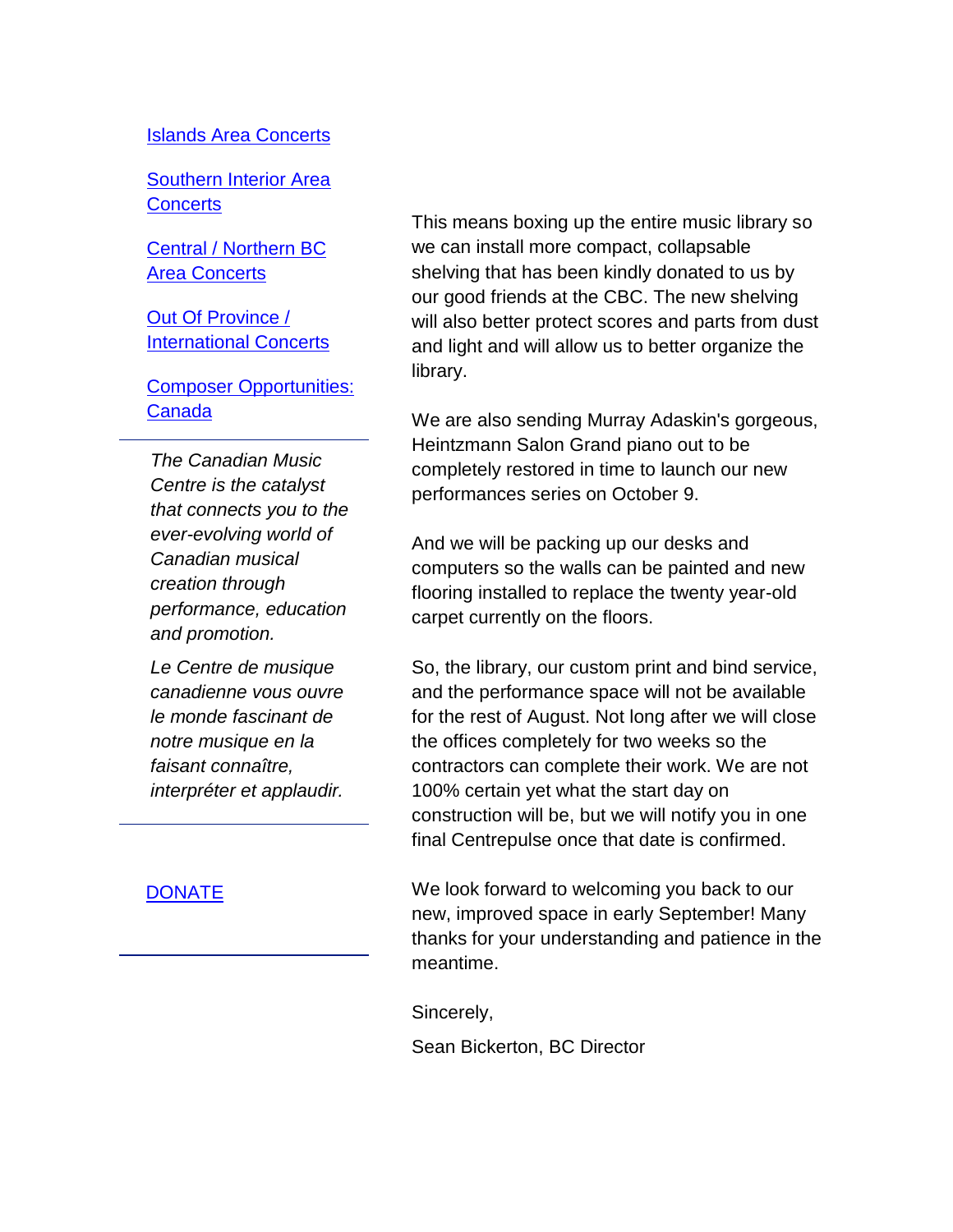#### **NEW!**

**The Canadian Music Centre in BC Expands with Opening of First Branch on Vancouver Island**

Date: Tuesday, August 9 (grand opening) Time: 7:00 PM - 8:30 PM Place: Victoria Conservatory of Music Library Address: 920 Johnson St., Victoria Tickets: free Information: [available here](http://r20.rs6.net/tn.jsp?f=001L32XprImvdnfra45lniewLmA0XCfxVxf2Z-w9zuRGH7Dyq74i1dyXuu0Uk8ANJJcdqtIZI57-NGCWPhkHd9WSlSZ9UI6roc1PPpPpx6YiG55AvYBxvr7cx9qH72pFF7HE-Kwq3aSfOIlHDkdzN-51BBUxqOs1a6e6COBoHEsVcVkRKpzdCtB-PVYuxS27lmZZv3PboLZEo98f7emQhtK6NBkjeUh-TdhAfMDv1zo03O5ZgjD9nSAUcpqc16yQH4eM24BL-wBVj5zz1kdj41fePXaiCIQNtTskfYPGdcVjJx-B_9O0YKgA07z2b8qcEZD&c=7_E537nQefR8JTczxirQIfrOHjhhfdCy3JaJJywrj8XAJuRbqbhEXw==&ch=6mJfS4g1m_wyEyyLXCyQfYRx51c28mjgwf4li_y51O6maLwHg17j-g==)

Vancouver, BC - The Canadian Music Centre in British Columbia (CMC BC) announces the launch of its first-ever Vancouver Island satellite branch, the Victoria Creative Hub, part of an exciting new partnership with the Victoria Conservatory of Music (VCM) at VCM's library (920 Johnson Street). Set to open to the public August 9, 2016, the Victoria Creative Hub will host a specially curated library of musical scores & pedagogical materials, and offer workshops showcasing the ever-evolving world of Canadian musical creation. CMC Associate Composer Christopher Reiche will manage the Victoria Creative Hub on site as Outreach Coordinator.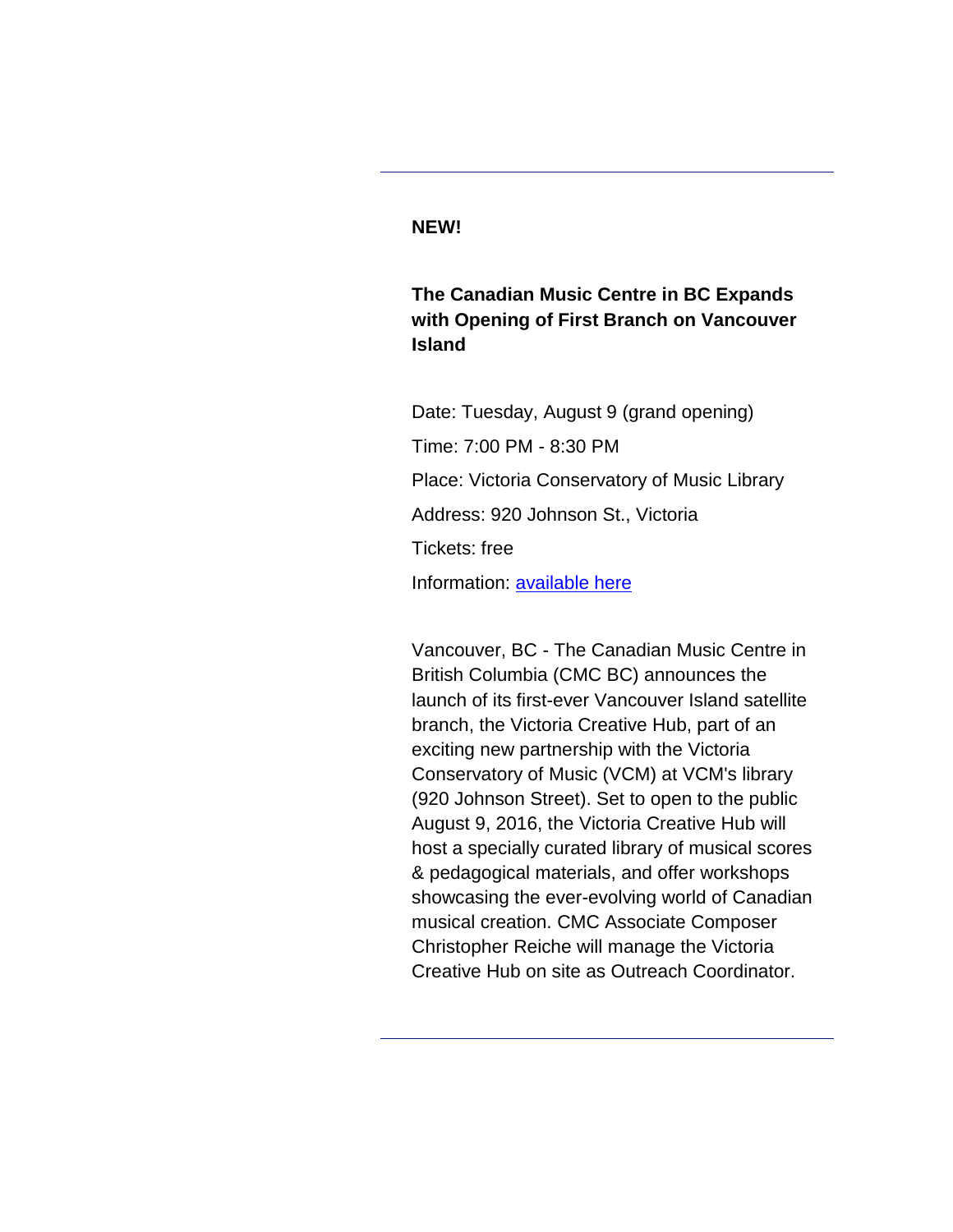## **NEW!**

# **Bill Orr: From the Archives Canadian Music in Australia**

Elizabeth Knudson has compiled a list of Canadian compositions for the June issue of the Australian New Music Newsletter "Making Waves" - the first international playlist published by the online magazine. The source document (accessible through the [archival PDF file\)](http://r20.rs6.net/tn.jsp?f=001L32XprImvdnfra45lniewLmA0XCfxVxf2Z-w9zuRGH7Dyq74i1dyXuu0Uk8ANJJcBMRDupXs32muBG7bLyvZ2Akn9mlpSNar1En4TRJKngmF5CT8yZlxfw2rtqggHhZLvmLvkmbEB_DXahm8nSgA_acudJGyb1gUtPqJURQ5o4D81zWhrjSZOeKdf2AbC5Ysd3Ad2royowcCQkW1zl3YxYAKnTm7O0tAKmfiI_BRIq745e3f_9j__UQSosa-RHikWjh8tFbNeHt6RBb7oDFPlUCGp6Rixrh0MU6hwggGfoGyagmGLQnikrcwPwhAAc5rxSeoQM-CJqydBcNQoZJzaA==&c=7_E537nQefR8JTczxirQIfrOHjhhfdCy3JaJJywrj8XAJuRbqbhEXw==&ch=6mJfS4g1m_wyEyyLXCyQfYRx51c28mjgwf4li_y51O6maLwHg17j-g==) includes links to performances and notes for works by [Rodney Sharman](http://r20.rs6.net/tn.jsp?f=001L32XprImvdnfra45lniewLmA0XCfxVxf2Z-w9zuRGH7Dyq74i1dyXj0nCHWMRiqLoraQ_CXXidw-ecx12IRVsqhtfetm54-m4DuHrcPtMwNBGnm9Pm_sWhmOny6UdyohHLmoIsZgB2knaIWJH6J52BgvFDOYgKkuv_Ym-NmJfG38Lr2tCH85yl_cR2ReKrSlw-y4-lyW7le5Sj7_Ws0qX24hUiNQNJ4TFiksDAMFuE5bxr25xE3Di9uQQoj2ORFrIy2q8Ac1rb8Qel0RCjLsa2TVOIKeupKQIg5vzLhFrIzUhGKB_f-EteB5gwnc6eAC5Qn0bsDhd-g=&c=7_E537nQefR8JTczxirQIfrOHjhhfdCy3JaJJywrj8XAJuRbqbhEXw==&ch=6mJfS4g1m_wyEyyLXCyQfYRx51c28mjgwf4li_y51O6maLwHg17j-g==) (*Incantations*), [Jeffrey](http://r20.rs6.net/tn.jsp?f=001L32XprImvdnfra45lniewLmA0XCfxVxf2Z-w9zuRGH7Dyq74i1dyXqJw_P1euLEOE1cMm97U6uCLUP6CR4xFLqu6aBHcMRuO3goX64m4NdrYfy5hIHqq4x7PAAKzjBXhjZh41rJ5u9SqICq6M3UokWq_Qgmh02ka0pugUjxpVQKqIo0oXfrNv8Qd8B2vMtO2WOc_JZPERyDh47ONz-lEKGErsQ-pORxx0YZ9sXhPiukY-3LdH-d2JIxi8qNqdYMRe4cVUiUKhCGcFlH2zY71bUVuAIiZ739EGM6OMczSGIPQCaCpUyEQUk03EfzlLFjaRF9i-9EU7P0=&c=7_E537nQefR8JTczxirQIfrOHjhhfdCy3JaJJywrj8XAJuRbqbhEXw==&ch=6mJfS4g1m_wyEyyLXCyQfYRx51c28mjgwf4li_y51O6maLwHg17j-g==)  [Ryan](http://r20.rs6.net/tn.jsp?f=001L32XprImvdnfra45lniewLmA0XCfxVxf2Z-w9zuRGH7Dyq74i1dyXqJw_P1euLEOE1cMm97U6uCLUP6CR4xFLqu6aBHcMRuO3goX64m4NdrYfy5hIHqq4x7PAAKzjBXhjZh41rJ5u9SqICq6M3UokWq_Qgmh02ka0pugUjxpVQKqIo0oXfrNv8Qd8B2vMtO2WOc_JZPERyDh47ONz-lEKGErsQ-pORxx0YZ9sXhPiukY-3LdH-d2JIxi8qNqdYMRe4cVUiUKhCGcFlH2zY71bUVuAIiZ739EGM6OMczSGIPQCaCpUyEQUk03EfzlLFjaRF9i-9EU7P0=&c=7_E537nQefR8JTczxirQIfrOHjhhfdCy3JaJJywrj8XAJuRbqbhEXw==&ch=6mJfS4g1m_wyEyyLXCyQfYRx51c28mjgwf4li_y51O6maLwHg17j-g==) (*Quantum Mechanics: Fission*), [Nicole](http://r20.rs6.net/tn.jsp?f=001L32XprImvdnfra45lniewLmA0XCfxVxf2Z-w9zuRGH7Dyq74i1dyXogTDhNe_UzZGvZu7kMgG3YhdyGFa8uFPX2lf9qstvWepWajvRG5TuX8a_isuydyBWz-g0JXTaS0dKzA-FI8g_I8Z3j604Te1OunqgwicIJVzYQYmbAvUjqG0GGV6enEUZ5ZUr4H8KxKR1jiswmOSQrlLHOSyMdsF0aGIWev-sOPulB78N8FoVsq_GU9xOGyvwMxbKPBH9V2KJAvYn8nz-Eqw5mc_VrMUejaiAsLM6Hm_j2nUC7PWJGaSHBRv_V7j8M53h2yAV8NKtDOMX6JwNU=&c=7_E537nQefR8JTczxirQIfrOHjhhfdCy3JaJJywrj8XAJuRbqbhEXw==&ch=6mJfS4g1m_wyEyyLXCyQfYRx51c28mjgwf4li_y51O6maLwHg17j-g==)  [Lizee](http://r20.rs6.net/tn.jsp?f=001L32XprImvdnfra45lniewLmA0XCfxVxf2Z-w9zuRGH7Dyq74i1dyXogTDhNe_UzZGvZu7kMgG3YhdyGFa8uFPX2lf9qstvWepWajvRG5TuX8a_isuydyBWz-g0JXTaS0dKzA-FI8g_I8Z3j604Te1OunqgwicIJVzYQYmbAvUjqG0GGV6enEUZ5ZUr4H8KxKR1jiswmOSQrlLHOSyMdsF0aGIWev-sOPulB78N8FoVsq_GU9xOGyvwMxbKPBH9V2KJAvYn8nz-Eqw5mc_VrMUejaiAsLM6Hm_j2nUC7PWJGaSHBRv_V7j8M53h2yAV8NKtDOMX6JwNU=&c=7_E537nQefR8JTczxirQIfrOHjhhfdCy3JaJJywrj8XAJuRbqbhEXw==&ch=6mJfS4g1m_wyEyyLXCyQfYRx51c28mjgwf4li_y51O6maLwHg17j-g==) (*Modern Hearts*), [Jennifer](http://r20.rs6.net/tn.jsp?f=001L32XprImvdnfra45lniewLmA0XCfxVxf2Z-w9zuRGH7Dyq74i1dyXvgDbLlmCQ_p_YhngDjM0b1J6eorzPwup0VBCcq0qKzVVp78P3VfBLJgRUlAToFApQYEp9wLtPCX-KbbiB0BTIi7Re_kDrS2e9N_ER6zzr94_2SxNOIIk4Atgy-24Dq4D6uurFUXDz6SMFWiqg7nBiy3iovVM-i7OVKQ8rgs5O17uaCyOrLJiLdGRmdd_z_HTr6zXW6qzqrPI5hImJY7_6e1HiV7_b2296o_FEV-2_QS00XuHwnV7VLlA9Bchobx1ELUhvlqkyVDBDsm_7em4_g=&c=7_E537nQefR8JTczxirQIfrOHjhhfdCy3JaJJywrj8XAJuRbqbhEXw==&ch=6mJfS4g1m_wyEyyLXCyQfYRx51c28mjgwf4li_y51O6maLwHg17j-g==)  [Butler](http://r20.rs6.net/tn.jsp?f=001L32XprImvdnfra45lniewLmA0XCfxVxf2Z-w9zuRGH7Dyq74i1dyXvgDbLlmCQ_p_YhngDjM0b1J6eorzPwup0VBCcq0qKzVVp78P3VfBLJgRUlAToFApQYEp9wLtPCX-KbbiB0BTIi7Re_kDrS2e9N_ER6zzr94_2SxNOIIk4Atgy-24Dq4D6uurFUXDz6SMFWiqg7nBiy3iovVM-i7OVKQ8rgs5O17uaCyOrLJiLdGRmdd_z_HTr6zXW6qzqrPI5hImJY7_6e1HiV7_b2296o_FEV-2_QS00XuHwnV7VLlA9Bchobx1ELUhvlqkyVDBDsm_7em4_g=&c=7_E537nQefR8JTczxirQIfrOHjhhfdCy3JaJJywrj8XAJuRbqbhEXw==&ch=6mJfS4g1m_wyEyyLXCyQfYRx51c28mjgwf4li_y51O6maLwHg17j-g==) (*North*), [Jocelyn Morlock](http://r20.rs6.net/tn.jsp?f=001L32XprImvdnfra45lniewLmA0XCfxVxf2Z-w9zuRGH7Dyq74i1dyXhCbFKt05UtxI99hER8yAue9zyQiINfLIAcF9Q1VEm0j0MrM7BWc7R7XX-TkWtXUoThT3uZFqlIJMarAT5fj4FBNkU9zobMSBEcitTwnC-IsCMNNG4l2TjRtZqPOrr1BD6PmtV4gYUqNSsj8Zff2HG7e3VQPlkX8OER_cC6qpKPuITJg9yEoAVh1FGzlRUzs1ptxooD-yuy3ibeNZHHks5YQnJqRXCJO90fY7fz4tW0KB-DVRfhZMfnwyjjJZrB_aM_6eHCkQCRFvOsX3tM9AxA=&c=7_E537nQefR8JTczxirQIfrOHjhhfdCy3JaJJywrj8XAJuRbqbhEXw==&ch=6mJfS4g1m_wyEyyLXCyQfYRx51c28mjgwf4li_y51O6maLwHg17j-g==) (*Exaudi*), [James](http://r20.rs6.net/tn.jsp?f=001L32XprImvdnfra45lniewLmA0XCfxVxf2Z-w9zuRGH7Dyq74i1dyXolWEoRSITQiyN_x6qK7Qp45gnsGQxGN7kHEgwE9X6OTGPjGRdi5ET_e9fUHMgmLQLQZEeQE-T4TVkNllRiyf6by7aq9BK1tpPLPmVSSjOr3HHcXwD5RK_GL3AoU9wHJ-0oRZ1Xk7C-IkXGGN2yOzn1b5PLNb-hrVZ9Zir-o727QTTpEaSViQPhGbE6lKzoYc2ptfyW-TTjokvR4I-6OJ29lpKX88gF3HC9myBvGZC_opuFILE3MwmVDWGLCHd13SzBvQLA7P2xK8vO5UnzTZ3jOmZxKiXocIQ==&c=7_E537nQefR8JTczxirQIfrOHjhhfdCy3JaJJywrj8XAJuRbqbhEXw==&ch=6mJfS4g1m_wyEyyLXCyQfYRx51c28mjgwf4li_y51O6maLwHg17j-g==)  [O'Callaghan](http://r20.rs6.net/tn.jsp?f=001L32XprImvdnfra45lniewLmA0XCfxVxf2Z-w9zuRGH7Dyq74i1dyXolWEoRSITQiyN_x6qK7Qp45gnsGQxGN7kHEgwE9X6OTGPjGRdi5ET_e9fUHMgmLQLQZEeQE-T4TVkNllRiyf6by7aq9BK1tpPLPmVSSjOr3HHcXwD5RK_GL3AoU9wHJ-0oRZ1Xk7C-IkXGGN2yOzn1b5PLNb-hrVZ9Zir-o727QTTpEaSViQPhGbE6lKzoYc2ptfyW-TTjokvR4I-6OJ29lpKX88gF3HC9myBvGZC_opuFILE3MwmVDWGLCHd13SzBvQLA7P2xK8vO5UnzTZ3jOmZxKiXocIQ==&c=7_E537nQefR8JTczxirQIfrOHjhhfdCy3JaJJywrj8XAJuRbqbhEXw==&ch=6mJfS4g1m_wyEyyLXCyQfYRx51c28mjgwf4li_y51O6maLwHg17j-g==) (*Isomorphic*), and [Elizabeth](http://r20.rs6.net/tn.jsp?f=001L32XprImvdnfra45lniewLmA0XCfxVxf2Z-w9zuRGH7Dyq74i1dyXqJw_P1euLEO7_AH_sqOlQvK8Jq_ELJL9p-XJ-joTl_4ydTsdG_L5Tf0VAGx178_fK4zx7BeXwSegIGYjfQcpG_Xw8CxUjHqKGjNW7Al7ZJ7uqlLu_RfCFHpfZmOf9K7UxPyMqoc6DjpymaYCtGTyNGHY9aMoFxvXgKyGN6CYNATxE642-j1ZVs63gtYp9My_psqAj5hZbrbA1tUF7iidsY8okpC7JMqatPvPYImxtvCzaiuTCa5Asa7hJsbJc61aOJ5X3Dy8sTyToxnl6Q1KkE=&c=7_E537nQefR8JTczxirQIfrOHjhhfdCy3JaJJywrj8XAJuRbqbhEXw==&ch=6mJfS4g1m_wyEyyLXCyQfYRx51c28mjgwf4li_y51O6maLwHg17j-g==)  [Knudson](http://r20.rs6.net/tn.jsp?f=001L32XprImvdnfra45lniewLmA0XCfxVxf2Z-w9zuRGH7Dyq74i1dyXqJw_P1euLEO7_AH_sqOlQvK8Jq_ELJL9p-XJ-joTl_4ydTsdG_L5Tf0VAGx178_fK4zx7BeXwSegIGYjfQcpG_Xw8CxUjHqKGjNW7Al7ZJ7uqlLu_RfCFHpfZmOf9K7UxPyMqoc6DjpymaYCtGTyNGHY9aMoFxvXgKyGN6CYNATxE642-j1ZVs63gtYp9My_psqAj5hZbrbA1tUF7iidsY8okpC7JMqatPvPYImxtvCzaiuTCa5Asa7hJsbJc61aOJ5X3Dy8sTyToxnl6Q1KkE=&c=7_E537nQefR8JTczxirQIfrOHjhhfdCy3JaJJywrj8XAJuRbqbhEXw==&ch=6mJfS4g1m_wyEyyLXCyQfYRx51c28mjgwf4li_y51O6maLwHg17j-g==) (*Tides*).

In her article, Knudson states, "The common thread here - which I think is representative of Canadian society and culture - is the fact that its beauty lies in its diversity. In the next hour, you will hear everything from a work for solo electric guitar, to a chamber choir with solo cello, to an orchestral piece inspired by traditional Balkan music. Each composer's work offers something unique to explore."

**NEW!**

**Canadian Music Centre**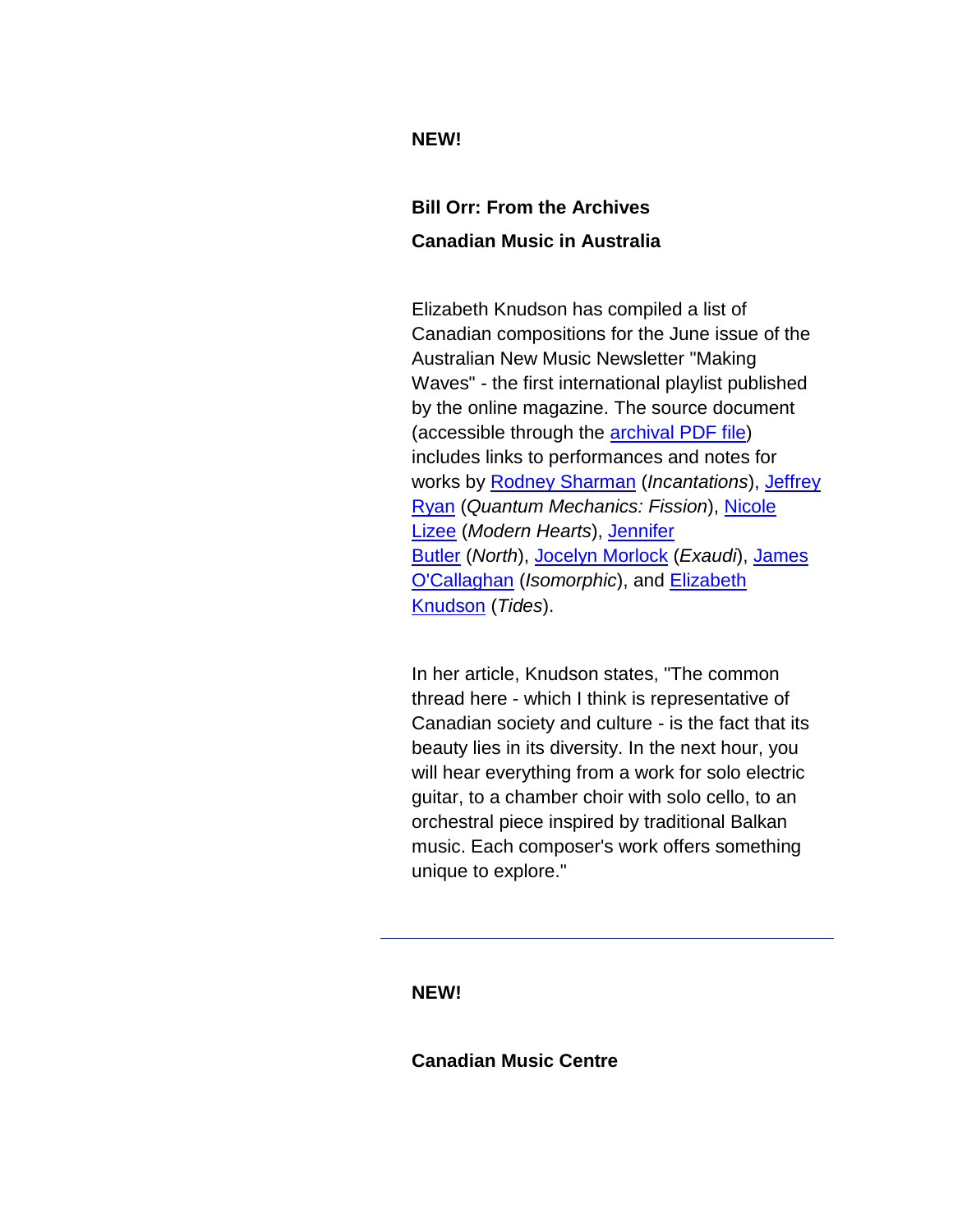#### **1967 Recast: Call for Proposals**

Deadline: Wednesday, August 31 Information: [available here](http://r20.rs6.net/tn.jsp?f=001L32XprImvdnfra45lniewLmA0XCfxVxf2Z-w9zuRGH7Dyq74i1dyXuu0Uk8ANJJchJyvwYSx0EaJsn0-WqWbVAsRil2-jMgUmWzyBsjpHUn-3d4_LdFENSHLbY8K2jttJSCoDc3bR5ywZPQ6Akk-IBUIiXHwjTZmkkUk7tWcIbWI7Q-MA4WWB0WpUcRofsEMK_Po7bREFRADsLq4VX2S5r01eEWmY1MR66eDMLiCzDYeNLYDxy-Tb75rnxHi1W4JiuVNkVEGuHOYQmc8pCJjX5SqxR1uAInT_WzmzJaFrZhz0oVbovHfHOvsHb-zQhGe&c=7_E537nQefR8JTczxirQIfrOHjhhfdCy3JaJJywrj8XAJuRbqbhEXw==&ch=6mJfS4g1m_wyEyyLXCyQfYRx51c28mjgwf4li_y51O6maLwHg17j-g==)

1967 saw a massive investment in the commissioning of new concert music in Canada and the Canadian Music Centre played a significant role in bringing these works to life. Many offered reflections on that unique moment in Canada's history-our centennial year. How do these works speak to the aspirations and dreams of Canadians today? How do our creative voices interpret these works in relation to our sesquicentennial year?

The CMC is developing a project for the Canada Council's New Chapter (Canada 150) October 2016 submission date where composers are encouraged to revisit a CMC commissioned work from our extensive Archive/Library. This is an opportunity to re-discover and connect with our musical heritage! We invite you to be inspired by, respond to, dialogue with, or reflect on one of these pieces to create an original work that speaks to our past, present, and future through you.

**Vancouver / South Coast Area Concerts**

**NEW!**

**Marina Hasselberg (Cello)**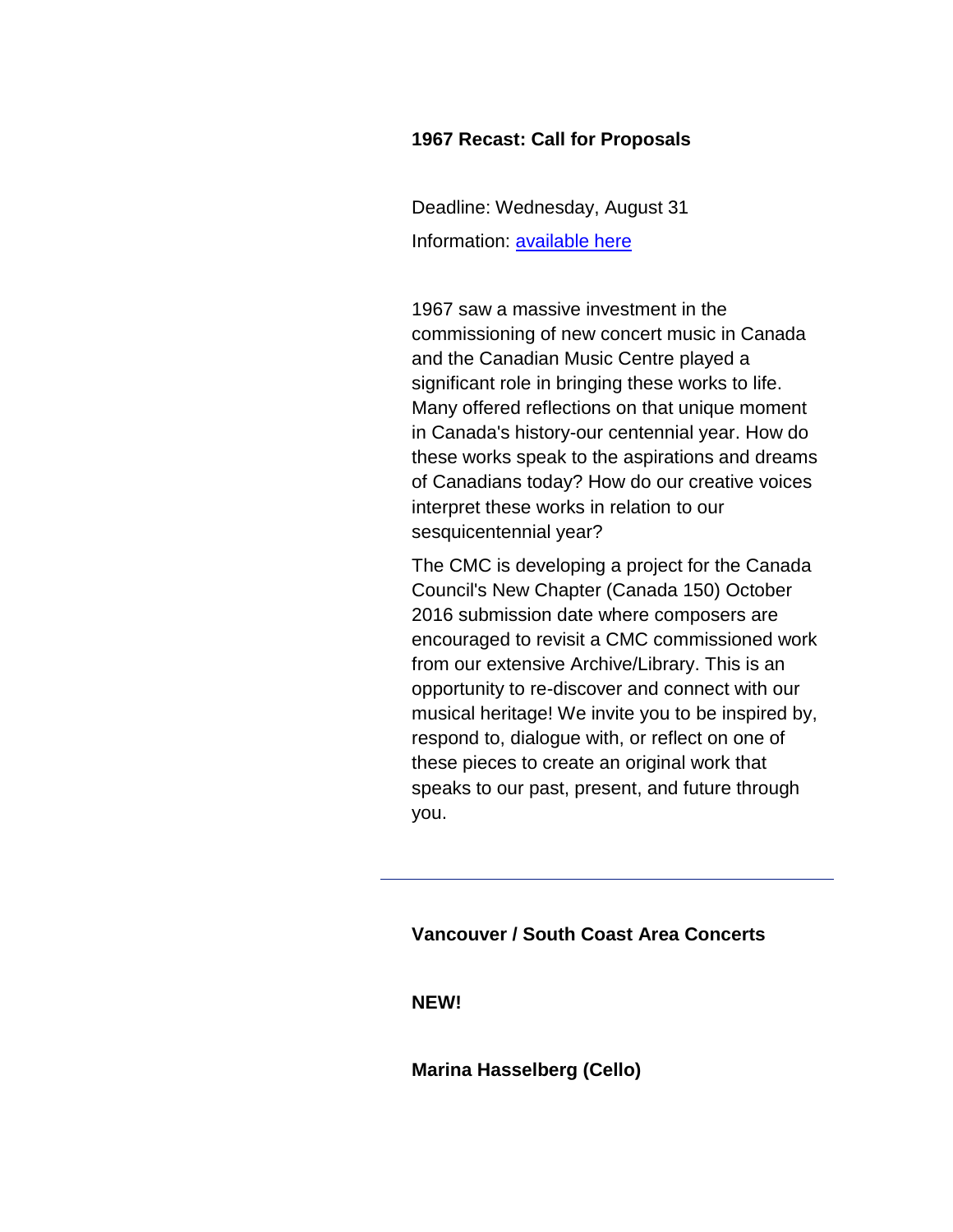## **ECHOES III**

Date: Saturday, July 30 Time: 8:00 PM Place: Gold Saucer Studio Address: 211A 207 W. Hastings St., Vancouver Tickets: \$20 / \$15 Information: [available here](http://r20.rs6.net/tn.jsp?f=001L32XprImvdnfra45lniewLmA0XCfxVxf2Z-w9zuRGH7Dyq74i1dyXuu0Uk8ANJJcnCBuPSpiSDxtsqU8p3v91-chV-sF1eiaOeL4PtOUBkMHxcJ6ynuVEK9S12Kv0eXiwfuuv-p_RkZfVo1DoMGJnLSmyp37q2ESif5zLc74U_3VcXgOYu0vBHTF2RY5GcbajdYh46RucR0dKZ3t_NWrNiSXrU5hhx3jkW6YSd5_EQ14k3-BV94neK0etlCzpjGCuOTNZEOTf44JWC1JtvJ3yHkAmf6oOvbAUA2NpQjjH4g=&c=7_E537nQefR8JTczxirQIfrOHjhhfdCy3JaJJywrj8XAJuRbqbhEXw==&ch=6mJfS4g1m_wyEyyLXCyQfYRx51c28mjgwf4li_y51O6maLwHg17j-g==)

Echoes is a solo project of Vancouver-based performer Marina Hasselberg, in which she presents music on modern and baroque cellos, electronics, voice, and small instruments. Echoes III features the world premiere of the whimsical piece *Unicorn* by [Michael Park,](http://r20.rs6.net/tn.jsp?f=001L32XprImvdnfra45lniewLmA0XCfxVxf2Z-w9zuRGH7Dyq74i1dyXhCbFKt05Utxe_zC1D4FSKksAQduOkqjMJWzfVs1NpRodhJIhGt1SWZqRrQc4JIh6hohD7rlw9hSAfD-O8U5P-U6tnfqw2xmQVmYKRgA8jd-aRsUcJz8pwCD_g3MWB3gkiT-05tVKqaPeXjkdAKvLnZ9JCF_B9fqOmb2zPL_KdzYy69gTINy_dhexWYJUdMcVBgcqL9W0Qlaf9py990E9rEqGH_TUZYfMwUd5JNt-MZvybqD0YlTMWMSFdI-O8_YvrD_UbSnbqPi5keTfIlq42k=&c=7_E537nQefR8JTczxirQIfrOHjhhfdCy3JaJJywrj8XAJuRbqbhEXw==&ch=6mJfS4g1m_wyEyyLXCyQfYRx51c28mjgwf4li_y51O6maLwHg17j-g==) *TANSTAAFL* by [Jordan Nobles,](http://r20.rs6.net/tn.jsp?f=001L32XprImvdnfra45lniewLmA0XCfxVxf2Z-w9zuRGH7Dyq74i1dyXhCbFKt05UtxCfuBJn7JwRPoQShHEfQXy_-FkJ3IJGPO0nxX2KspOqaJuHzumXFNaKxg7F9SbvzVnxJNmVF5QL3BRh7h3uPv6ZYlx8X-RSw-LNsfALTgpb357Jslr2EXwqJxV-cUqdcfcp0AY1HSi5E_YKA3XPSjk1bmQ1qGFqEIdGVpd84h6iUUw7rSTlmC7Xixd2m9WqK_HenaupwJkx0viXyvPDMH53yYoNVbJtRV_0IlpgVqJj87Cs0Zd-ICITBZBe5jiH0D4ngWu4-rrrQ=&c=7_E537nQefR8JTczxirQIfrOHjhhfdCy3JaJJywrj8XAJuRbqbhEXw==&ch=6mJfS4g1m_wyEyyLXCyQfYRx51c28mjgwf4li_y51O6maLwHg17j-g==) plus works by Philip Glass, Marcel Camargo, Howard Skempton, and J.S. Bach.

///

#### **THIS WEEKEND!**

## **St. Andrew's-Wesley Church Lalun**

Date: Sunday, July 31 Time: 10:00 AM Place: St. Andrew's-Wesley Church Address: 1022 Nelson St., Vancouver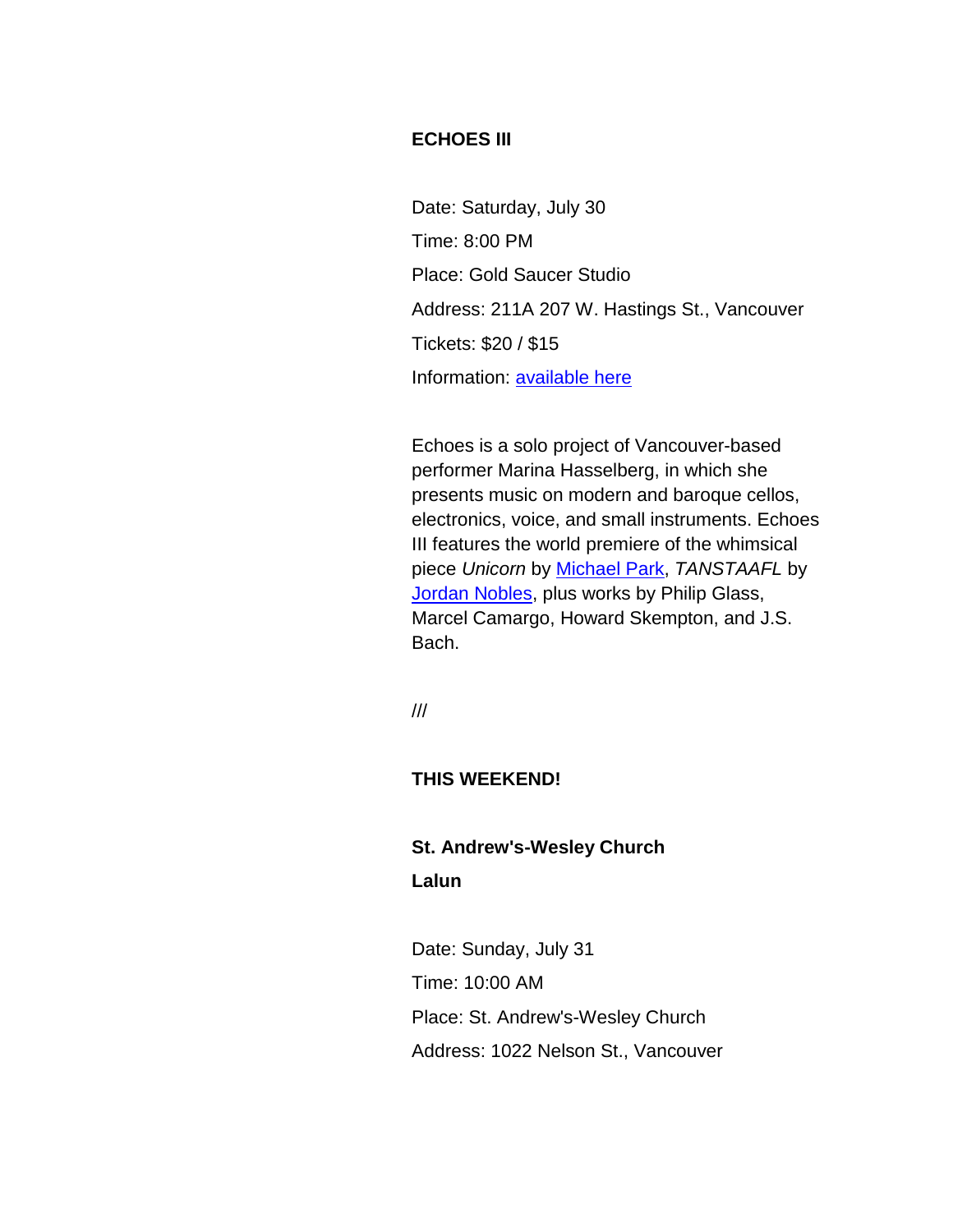Tickets: free Information: [available here](http://r20.rs6.net/tn.jsp?f=001L32XprImvdnfra45lniewLmA0XCfxVxf2Z-w9zuRGH7Dyq74i1dyXtWws7M2Pbc1I0lSHG3wSjXSj3bV-ycpilX50u8LGoyKaOlychAfBZ9e2rWmo4x1VHHUQOCQzxjvuziZt5wXS0MqhkD9CrQk6CA-U-CWO2H4SC4ypYEZejLitRBYNKDFlLsVAY9LsJLetAok_vLSIpGms6qNPIm0jvOwg_UnnRKK1J_arZ5f4keFHjYxYi-7bDTotq2VX453TuE-EBPBTweST0Wg9RK1kZLlyZYjFpDottawzwCTTrEXNJ9YuL-Eeg==&c=7_E537nQefR8JTczxirQIfrOHjhhfdCy3JaJJywrj8XAJuRbqbhEXw==&ch=6mJfS4g1m_wyEyyLXCyQfYRx51c28mjgwf4li_y51O6maLwHg17j-g==)

Lalun is comprised of Liron Man on hand pans and flamenco guitar, Lan Tung on erhu and vocals, and Jonathan Bernard on percussion. With their unique instrumentation and hypnotic intercultural sound, this international ensemble presents original compositions by Lan Tung, [Itamar Erez,](http://r20.rs6.net/tn.jsp?f=001L32XprImvdnfra45lniewLmA0XCfxVxf2Z-w9zuRGH7Dyq74i1dyXvxmRdPWdK0ZzJ8l3Tabltg42jjbvm0MxfeKTvBwuKC30og5RgHk6eguMArZ5mtahz0Z191JEYEkaSfTCtWPri7UgReOBPRpSFgx2cBDZO3cfrL3lj_CSbUTZ9EpysiBAnNnmECHb2vgTnKx1q8L5LcIk73Z7VPDUiY5KAcDU7AwRkzv7ouwjuPNNUJ_lyWczKdxB5x8RTJBing-Z525SSi3Z2C8H85PEGPKEeamrYi93qtfa7Gzy_VR7nsIqobrSQ27iI_KmheKfLr0vuYv5UI=&c=7_E537nQefR8JTczxirQIfrOHjhhfdCy3JaJJywrj8XAJuRbqbhEXw==&ch=6mJfS4g1m_wyEyyLXCyQfYRx51c28mjgwf4li_y51O6maLwHg17j-g==) and Liron Man, and arrangements of traditional music from Europe, Asia, and the Middle East.

///

# **John Oliver / Marina Hasselberg light ripple light**

Date: Saturday, August 6 Time: 8:00 PM Place: Gold Saucer Studio Address: 211a 207 W. Hastings St., Vancouver Tickets: \$20 / \$10 Information: [available here](http://r20.rs6.net/tn.jsp?f=001L32XprImvdnfra45lniewLmA0XCfxVxf2Z-w9zuRGH7Dyq74i1dyXjVdI1kJ9XUanJtnuGGLkiPy9xiw3zndKTzY0ibiTG9A5EZ6L0HSfBfzVYUeZeMHbEcoShX6rUpRnrjVG-nPc4fMQ1AucKRD9yDcffCXhJHsOAVfZrCQ6uThr-FRniIIDIsCMxz0_SdmU3s7bHf8uPt3wezIIClLLe9vXGm2F0IP260j57LS3FCIav2hBYph6ww0fZ7mkH370U35ZZVsKu_HJtQi7WW1yS3MmbOLt6rj_FEEZe9oQIjrJG93VL428LDE_OgpLwdAqnzgmiQtLns=&c=7_E537nQefR8JTczxirQIfrOHjhhfdCy3JaJJywrj8XAJuRbqbhEXw==&ch=6mJfS4g1m_wyEyyLXCyQfYRx51c28mjgwf4li_y51O6maLwHg17j-g==)

Performing in public for the first time as a duo, these well-known Vancouver musicians have been working together this summer to create intense, sometimes dense, beautiful soundscapes in realtime, performing on their native instruments and other found objects. In some works, [John Oliver](http://r20.rs6.net/tn.jsp?f=001L32XprImvdnfra45lniewLmA0XCfxVxf2Z-w9zuRGH7Dyq74i1dyXqFXrb3mK50TSp8ZZJxMxR28iH0TyXtqgf5bDQO83HKG1oHMDFbEP0h5WFc_BfFCCydZOsXc0O9O0nWyOzGfsoUhnnkOlq1kyQxrC7ejE4ZGX11CmhGSID_k2hVx54s4Kt4riS6ZhBDroi3CLkJwjzayH5w2dzDbKx54OHxdsNIqebo3jTRty21eaMP8KFQD2tLrTJfpDAq_qy_bpToItW1o0qWs_XRf9GQx1DhOVDXkpRakdYotARDZu5RBOgLlbTGk6_gJ-JIILsix7TY7ls4=&c=7_E537nQefR8JTczxirQIfrOHjhhfdCy3JaJJywrj8XAJuRbqbhEXw==&ch=6mJfS4g1m_wyEyyLXCyQfYRx51c28mjgwf4li_y51O6maLwHg17j-g==) prepares dense orchestral-sounding sonic environments which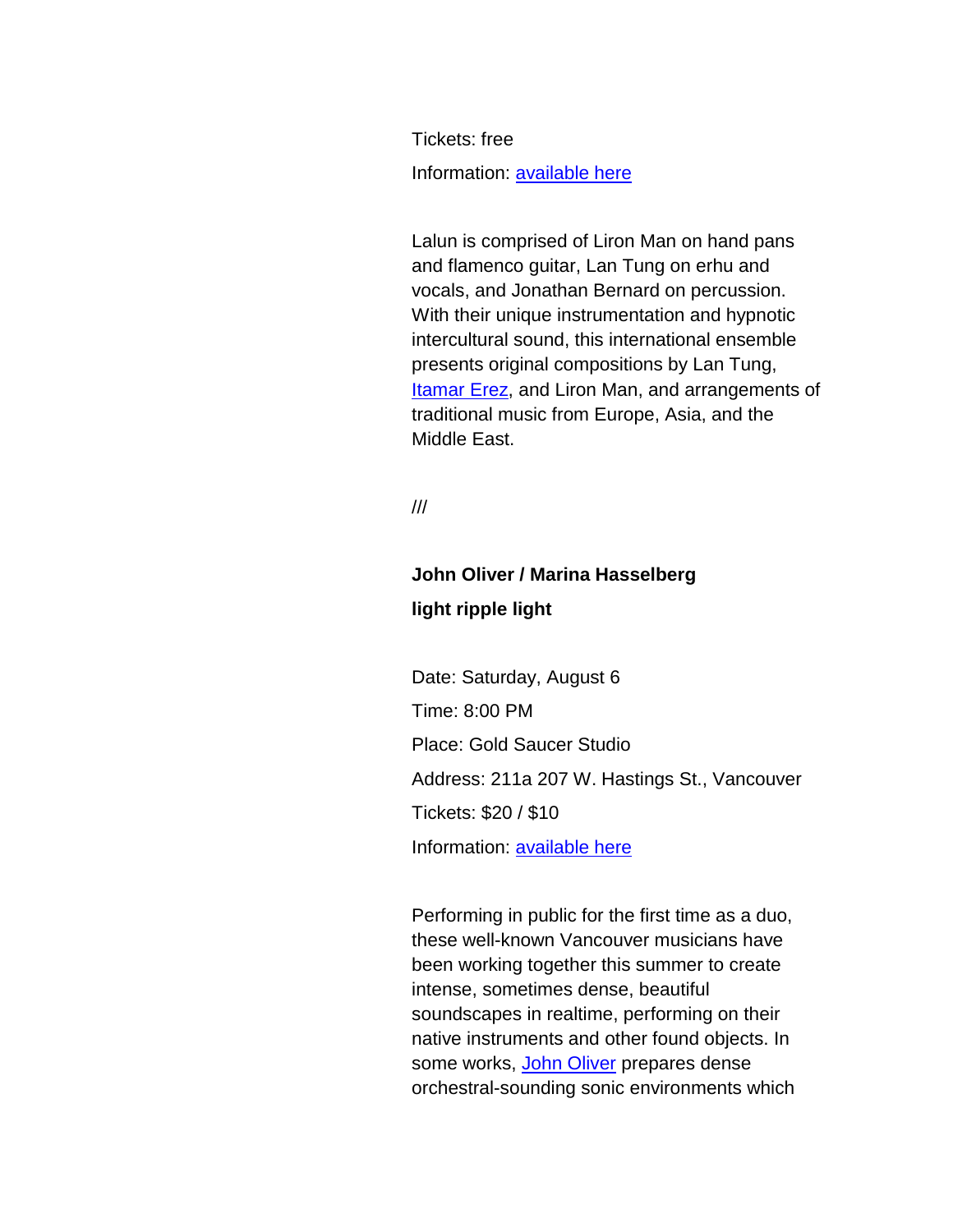Marina Hasselberg activates with her cello. In other works, the two begin from silence. The metaphor of ripple and light pervades. Don't miss the results.

///

## **Blueridge International Chamber Music Festival 2016 Concerts**

Dates: Monday, August 8 - Tuesday, August 19 Times: various Places: Kitsilano ; North Vancouver Addresses: various Information: [available here](http://r20.rs6.net/tn.jsp?f=001L32XprImvdnfra45lniewLmA0XCfxVxf2Z-w9zuRGH7Dyq74i1dyXis-0UKWOIM6Ys6ha-8EnKAddo-ZBmRdsVvZ3Ksdu1qEwA7ATT4x5s4iSuFSgB56KGFVpWjXXZsI0oDQQ-e1lNF8IGLZ0TZ0my5CUirjp206a0GqYDdpG9DzRe4bZXw7Q8vs5NIZFjFD660O5DpLi1nCIDgxwfcC1iADFy-OWFhXABpdLe8gxlhAbrQ08s07PuhjT2jRhY2JH6l1zLAsWYPViL3nPonF6x6-dKlwmWZap88XMwxLOyi4TLrSb62I_KCBnZegLci6t5602bJvMxI=&c=7_E537nQefR8JTczxirQIfrOHjhhfdCy3JaJJywrj8XAJuRbqbhEXw==&ch=6mJfS4g1m_wyEyyLXCyQfYRx51c28mjgwf4li_y51O6maLwHg17j-g==)

Blueridge International Chamber Music Festival presents four concerts featuring renowned local and international performers. The festival will include several works by this year's composer in residence, [Dorothy Chang,](http://r20.rs6.net/tn.jsp?f=001L32XprImvdnfra45lniewLmA0XCfxVxf2Z-w9zuRGH7Dyq74i1dyXhCbFKt05UtxsDJs41nvwvKGeyNd-xhRgvRwcq83CuvDOi5hk6yN1FZ9oWRXoTbPx9LaU-Uj31VCZ8bZ5TiXEM6V6VgtOUPZnWTjui1dQ6I8wb_drF1LKexDs1zfF7bJnLrFQ9uxjKdXQjalVKPgRE7iNfuY6esHgWWxmgnM8z67yOFaNEZbx1cqRecoOf3UfXF38MUZYD2BsGco5Au8sNDByzngEkG-4ZnfaQm_xoiqDLtHz_PqlxlzFfhhWPD99ygpatzzHlnv4UtXvsoHEAY=&c=7_E537nQefR8JTczxirQIfrOHjhhfdCy3JaJJywrj8XAJuRbqbhEXw==&ch=6mJfS4g1m_wyEyyLXCyQfYRx51c28mjgwf4li_y51O6maLwHg17j-g==) including *Wrath* and *Bagatelles*.

///

# **Pender Harbour Chamber Music Festival 2016 Program**

Dates: Thursday, August 18 - Sunday, August 21 Times: various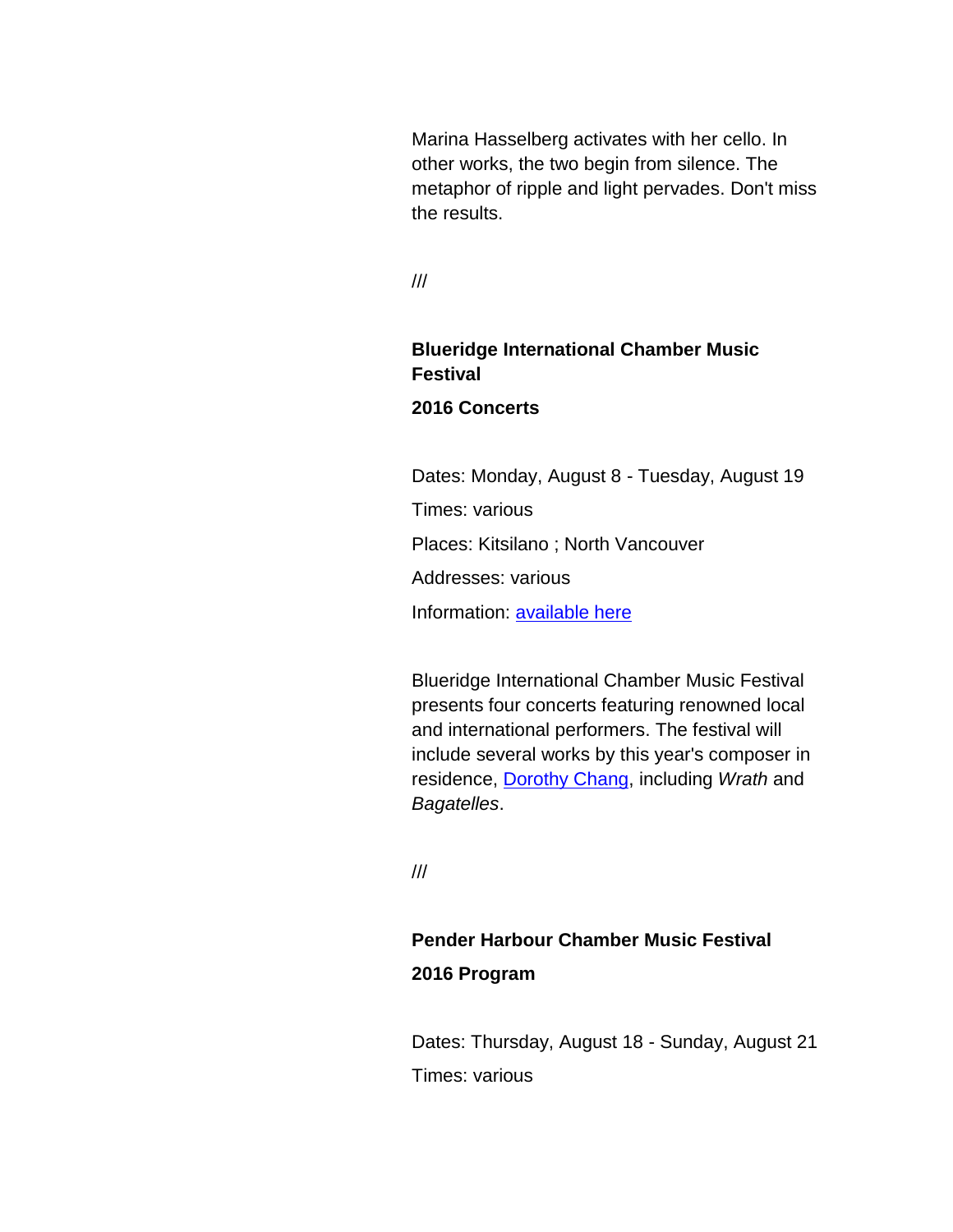Place: Pender Harbour, BC Tickets: various Information: [available here](http://r20.rs6.net/tn.jsp?f=001L32XprImvdnfra45lniewLmA0XCfxVxf2Z-w9zuRGH7Dyq74i1dyXjVdI1kJ9XUanwkU9bQpNDAgunOfWAnSpHib5xaLuWPD1_NyxpipTBpp4ynTT54QVLdZNcmoDCMXPFBGjyJwg2PgL7soI9TAiqk_tsazglMMkLSdwkKxk_DCC_td3-2eQNYw5KsQAv_PfDLjW0ymgHotjQ3E8kFgl3OZUuani8oXR-9XIsfCE16bQAvvbnh1uqEEuwCMN_0CJ9Sqh0866DFQwkIf8MOisio226i7voXOmUGICui8jFxLiMrS4cZR_cdySG7h2DriNNTzJAC6E2YnNzxiK8cBCUzyR-oIlf5GPVfZMBVMXgEcxAzZtDwUOa1xYkUp1-Tp&c=7_E537nQefR8JTczxirQIfrOHjhhfdCy3JaJJywrj8XAJuRbqbhEXw==&ch=6mJfS4g1m_wyEyyLXCyQfYRx51c28mjgwf4li_y51O6maLwHg17j-g==)

This year's festival comprises six concerts featuring leading Canadian musicians, including Couloir cello and harp duo. Canadian composers include [Caroline Lizotte,](http://r20.rs6.net/tn.jsp?f=001L32XprImvdnfra45lniewLmA0XCfxVxf2Z-w9zuRGH7Dyq74i1dyXogTDhNe_UzZ2IWnGQP7RBgEYplkM33C58Ko5p9af0VA005JUEJs6SwKy_q1XVPWzSetBQulkImoCXxDThBGzpmKGYLCdeXn1lC2u5d8joXlGpQM8sq0n7AQCGQ0gWmEbFDof45zGy3nyjeX930JmvhQ1YlT7I_rgSIQbesVFKdxzt4aqnGFQg4W58vzVrBQleXB9-01EEyNDQHcTM_oE0dke_RmqQ1ujbsmNoMxEdSwfx3mNLu_OSt1Cri2qSkeuXopn9Gz6-bfP85Zrui5gyM=&c=7_E537nQefR8JTczxirQIfrOHjhhfdCy3JaJJywrj8XAJuRbqbhEXw==&ch=6mJfS4g1m_wyEyyLXCyQfYRx51c28mjgwf4li_y51O6maLwHg17j-g==) [John Rea,](http://r20.rs6.net/tn.jsp?f=001L32XprImvdnfra45lniewLmA0XCfxVxf2Z-w9zuRGH7Dyq74i1dyXjVdI1kJ9XUah3G4HefPL7bu0BbaYAok_-eSMKLuLkF1cvpTQOqpPNBrPHYuWC4XHqwui4rqCHlFk98irOvN2qzaC4UrWm4Lxl4Ga75a7W44guhNGnKhDl-oBNnhqMLlxK-sj_a_ppClmkNXr2b-C9mFg08_9Yk6KYV5AAD9Fe9j9d7c9WOjy4vVJ6stHTHmnmYRvB9nupnL_o_IYRPsEH_17gqY8Zs4v0LutDXNLI54vNtbUxgcpnZgLiU49Rg7mqCwQWhg2--l0t4D9PvjGFk=&c=7_E537nQefR8JTczxirQIfrOHjhhfdCy3JaJJywrj8XAJuRbqbhEXw==&ch=6mJfS4g1m_wyEyyLXCyQfYRx51c28mjgwf4li_y51O6maLwHg17j-g==) [Kye Marshall](http://r20.rs6.net/tn.jsp?f=001L32XprImvdnfra45lniewLmA0XCfxVxf2Z-w9zuRGH7Dyq74i1dyXjVdI1kJ9XUa5t5_TlN_dyovRYdrfwMCSky0Eomjq8Do3qvKdPwncaj5tcC7Cb4GmPFGxX99vuGKEfFFlq01T1qX9xMDdEyUweE3uwrSGDyJXhHz8mTAf4T29-jlq_8TdGwPiwx7B_OJ6VCsFdkd_Wps2i9cnxxIQjvWqQPyDzIJVQWleWPl66uGG8wDtzKYQuH5tK8y3AVGrAywYE3lJGLTh7GvJHbd-iG7Qfoz6KBprwvoLn_TVCCCxONiEC2kmss2is2GxIPWrsCCkSLzjX4=&c=7_E537nQefR8JTczxirQIfrOHjhhfdCy3JaJJywrj8XAJuRbqbhEXw==&ch=6mJfS4g1m_wyEyyLXCyQfYRx51c28mjgwf4li_y51O6maLwHg17j-g==) and [Jocelyn Morlock.](http://r20.rs6.net/tn.jsp?f=001L32XprImvdnfra45lniewLmA0XCfxVxf2Z-w9zuRGH7Dyq74i1dyXhCbFKt05UtxI99hER8yAue9zyQiINfLIAcF9Q1VEm0j0MrM7BWc7R7XX-TkWtXUoThT3uZFqlIJMarAT5fj4FBNkU9zobMSBEcitTwnC-IsCMNNG4l2TjRtZqPOrr1BD6PmtV4gYUqNSsj8Zff2HG7e3VQPlkX8OER_cC6qpKPuITJg9yEoAVh1FGzlRUzs1ptxooD-yuy3ibeNZHHks5YQnJqRXCJO90fY7fz4tW0KB-DVRfhZMfnwyjjJZrB_aM_6eHCkQCRFvOsX3tM9AxA=&c=7_E537nQefR8JTczxirQIfrOHjhhfdCy3JaJJywrj8XAJuRbqbhEXw==&ch=6mJfS4g1m_wyEyyLXCyQfYRx51c28mjgwf4li_y51O6maLwHg17j-g==)

#### **Vancouver Island / Gulf Islands Concerts**

#### **NEW!**

## **Lalun at the Hive Emporium Gabriola Island**

Date: Sunday, August 7 Time: 7:30 PM Place: Hive Emporium Address: #9-575 North Road, Gabriola Island Tickets: \$20 Information: [available here](http://r20.rs6.net/tn.jsp?f=001L32XprImvdnfra45lniewLmA0XCfxVxf2Z-w9zuRGH7Dyq74i1dyXozo2Nu7VUMzcs8V5_qcNzTZjJRX70s-cSGMhQzxigya5Uph7jtO5hMPLOq5JD8pb2NrU9k394ZDvU7c6iHRLjwTVSEEYQIclVRf2y0H8MTcTctJwmyxiumjkSh7QEs42rDzuJSjt11NBaXaONwhz50AqvLZPxNdiiaD8Ro_oFFJO-aeQ1Fo1oWR_qAii7fhZGv6W5XevYoBsm3ltgd5X7eCUqCwefdz3lmXrZgxJceiLUU9AaTKAGhwWX_T71mDq1qno6LWKdIgwHOYSeUutuM=&c=7_E537nQefR8JTczxirQIfrOHjhhfdCy3JaJJywrj8XAJuRbqbhEXw==&ch=6mJfS4g1m_wyEyyLXCyQfYRx51c28mjgwf4li_y51O6maLwHg17j-g==)

Established in 2011, Lalun is a world music ensemble comprised of Liron Man (Israel/Spain) on hand pans, Lan Tung (Taiwan/Canada) on erhu (Chinese Violin) & vocals, and Jonathan Bernard (Canada) on percussion. With their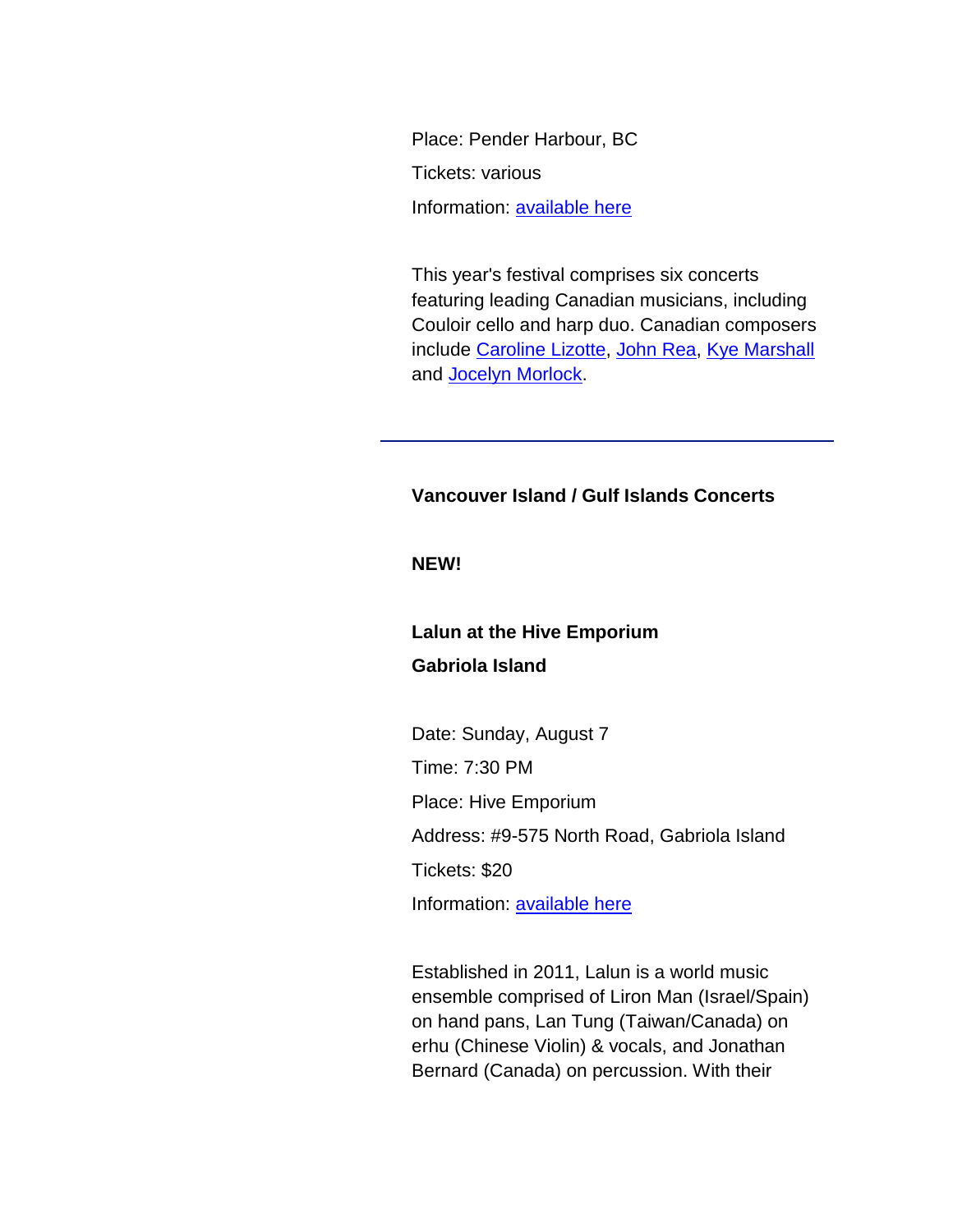unique instrumentation and intercultural sound, this international ensemble presents original compositions and new arrangements of traditional music from Europe, Asia, and the Middle East, coloured and influenced by its members' roots in Flamenco, Galician, Taiwanese, Chinese, and Jewish music.

///

## **Cathy Fern Lewis / Marina Hasselberg Deja Vous in Victoria**

Date: Thursday, August 11 Time: 7:00 PM Place: Church of Truth Address: 111 Superior St., Victoria Tickets: \$10 / \$15 / \$20 Information: [available here](http://r20.rs6.net/tn.jsp?f=001L32XprImvdnfra45lniewLmA0XCfxVxf2Z-w9zuRGH7Dyq74i1dyXuu0Uk8ANJJcZEh4-5mhW-c5tAOGfVSogNk_t8DfAG0yQ3_8zCroJq-GAetuKu9nQGpYXEGtwGKOS4ndGCbZszWEfB7IJg21W-lGyeBTxsnKXtOFmsPxivvnXbTJATmGx9Sjxn_vbsipTPFSvJ4apUpBgZYxRXFDwru6hxPhiIt7yMf7GFgj7B0xDTGwM_65fAajTFVxMX-xdjBgUjPXUj8apinpLSubfUJ7DXaargtMo999Pzjdnzvo84q1UWZQ2g==&c=7_E537nQefR8JTczxirQIfrOHjhhfdCy3JaJJywrj8XAJuRbqbhEXw==&ch=6mJfS4g1m_wyEyyLXCyQfYRx51c28mjgwf4li_y51O6maLwHg17j-g==)

Cathy Fern Lewis (Victoria) and Marina Hasselberg (Vancouver) present Deja Vous at the Church of Truth in Victoria, BC. The project "Deja Vous" is the first collaboration between Cathy Fern Lewis (voice) and Marina Hasselberg (cello) and it has been enthusiastically received in both Vancouver and Prince George. They are now looking forward to bringing it to Victoria! The program features works by composers [Rudolf](http://r20.rs6.net/tn.jsp?f=001L32XprImvdnfra45lniewLmA0XCfxVxf2Z-w9zuRGH7Dyq74i1dyXr9UHevAjB1SGg3ZBLSBMDd40yDKOZqP875pJALa4QVJ6vDiunHe3CIlm-x8wJJGIcWzSsA8Hxg-qPmh_o_BUGEI_GaMwpVl3lg6n7C4mZRuzEZX-O0OZqT16Z5u3Tnc4LAWpKImPbeJRh7Vkwt2kM0fEupYAtD5EyGLAM7J9j0cdqcH15GAYzIu0eB9OgKDlPquv84efwhP9TNbUgQxzDjEfBfAG6PpvAm4Etelp_Ces9OmCXivWFy6MSQRCqYiH-I6yKSbvLCfgQArUuvQe9o=&c=7_E537nQefR8JTczxirQIfrOHjhhfdCy3JaJJywrj8XAJuRbqbhEXw==&ch=6mJfS4g1m_wyEyyLXCyQfYRx51c28mjgwf4li_y51O6maLwHg17j-g==)  [Komorous,](http://r20.rs6.net/tn.jsp?f=001L32XprImvdnfra45lniewLmA0XCfxVxf2Z-w9zuRGH7Dyq74i1dyXr9UHevAjB1SGg3ZBLSBMDd40yDKOZqP875pJALa4QVJ6vDiunHe3CIlm-x8wJJGIcWzSsA8Hxg-qPmh_o_BUGEI_GaMwpVl3lg6n7C4mZRuzEZX-O0OZqT16Z5u3Tnc4LAWpKImPbeJRh7Vkwt2kM0fEupYAtD5EyGLAM7J9j0cdqcH15GAYzIu0eB9OgKDlPquv84efwhP9TNbUgQxzDjEfBfAG6PpvAm4Etelp_Ces9OmCXivWFy6MSQRCqYiH-I6yKSbvLCfgQArUuvQe9o=&c=7_E537nQefR8JTczxirQIfrOHjhhfdCy3JaJJywrj8XAJuRbqbhEXw==&ch=6mJfS4g1m_wyEyyLXCyQfYRx51c28mjgwf4li_y51O6maLwHg17j-g==) Jocelyn Pook, [Linda Catlin Smith,](http://r20.rs6.net/tn.jsp?f=001L32XprImvdnfra45lniewLmA0XCfxVxf2Z-w9zuRGH7Dyq74i1dyXqJw_P1euLEOugh9id5kGdiub8U9eBveH2Wqe3D3la6JNrX23pCwQXUfld6ktzGl_wzRTMainamtN_qYfQgrBrCXeksBYwymQGNkIhJy6WTxyeFSQT4lDKb5ykMColbIKXoIC2urHxter84POOI-0SGo8H0uaXKnM6ToNvgYsDqO7oEHfnKSNJPJ5GoXON2Cjvxm_t6l7db9fse8WgO4h2a2FBPgGoUH6l8eiI96OgUL0YP2H7Hikl2cHIcQJ2mpGS4S6ZJp_y8CXs1TdrIEp9w=&c=7_E537nQefR8JTczxirQIfrOHjhhfdCy3JaJJywrj8XAJuRbqbhEXw==&ch=6mJfS4g1m_wyEyyLXCyQfYRx51c28mjgwf4li_y51O6maLwHg17j-g==) [Mark Hand,](http://r20.rs6.net/tn.jsp?f=001L32XprImvdnfra45lniewLmA0XCfxVxf2Z-w9zuRGH7Dyq74i1dyXgXpmCzcr30ARYNthTk68J7-WpU297w6R28kfGFWJ7l5Fqqm0x82Lc_jkjgWEWa2zpLyXxLFJRcuvPlT08mkYC1BzRnLugyQP9vquXz5oO8f-5SZuENvDRVLA3XAKOi9aIRFv7cBiCzKXYiVdfOcjts4ZaJDargpaZ_ADeSG4cL7RTGCUmr0iAV6QuBoTZNetyc0Wz6CuDOdDzk7xCcWpwrUE6SEnI9NI-tH2KitOuUw-KI-Xlb9EZfiLgJb2B0U9xlH34U6CDDSKWbrlLMD3Rw=&c=7_E537nQefR8JTczxirQIfrOHjhhfdCy3JaJJywrj8XAJuRbqbhEXw==&ch=6mJfS4g1m_wyEyyLXCyQfYRx51c28mjgwf4li_y51O6maLwHg17j-g==) and a brand new piece written for the duo by [Christopher Reiche,](http://r20.rs6.net/tn.jsp?f=001L32XprImvdnfra45lniewLmA0XCfxVxf2Z-w9zuRGH7Dyq74i1dyXhCbFKt05UtxJQYoHIV7T_G2QyuMQ5MfyXpC08bjVZgXgfvaqLciMth9m5G25bULQbfmgmiC0Qa2YFAFlaYSRBXeC3GMyfyB6TUXEdusSnQuI_CuiT3BS8gFnWIhXsZ8SmMurzK8euyYyNbSn784Inqrw8zdIc2AVx2o8t-ceKe6OF8lzaT4EDaGzcnD6z8JhlQ41ichjXfTWX-cYCvmsRVlV6IEirakcD-HSobo_-1lLhYZMPK2RacBXwGp49hpQ5Z6uEr7XewWFaXPhPfH9FU=&c=7_E537nQefR8JTczxirQIfrOHjhhfdCy3JaJJywrj8XAJuRbqbhEXw==&ch=6mJfS4g1m_wyEyyLXCyQfYRx51c28mjgwf4li_y51O6maLwHg17j-g==) based on 5 old written postcards found at a flea market!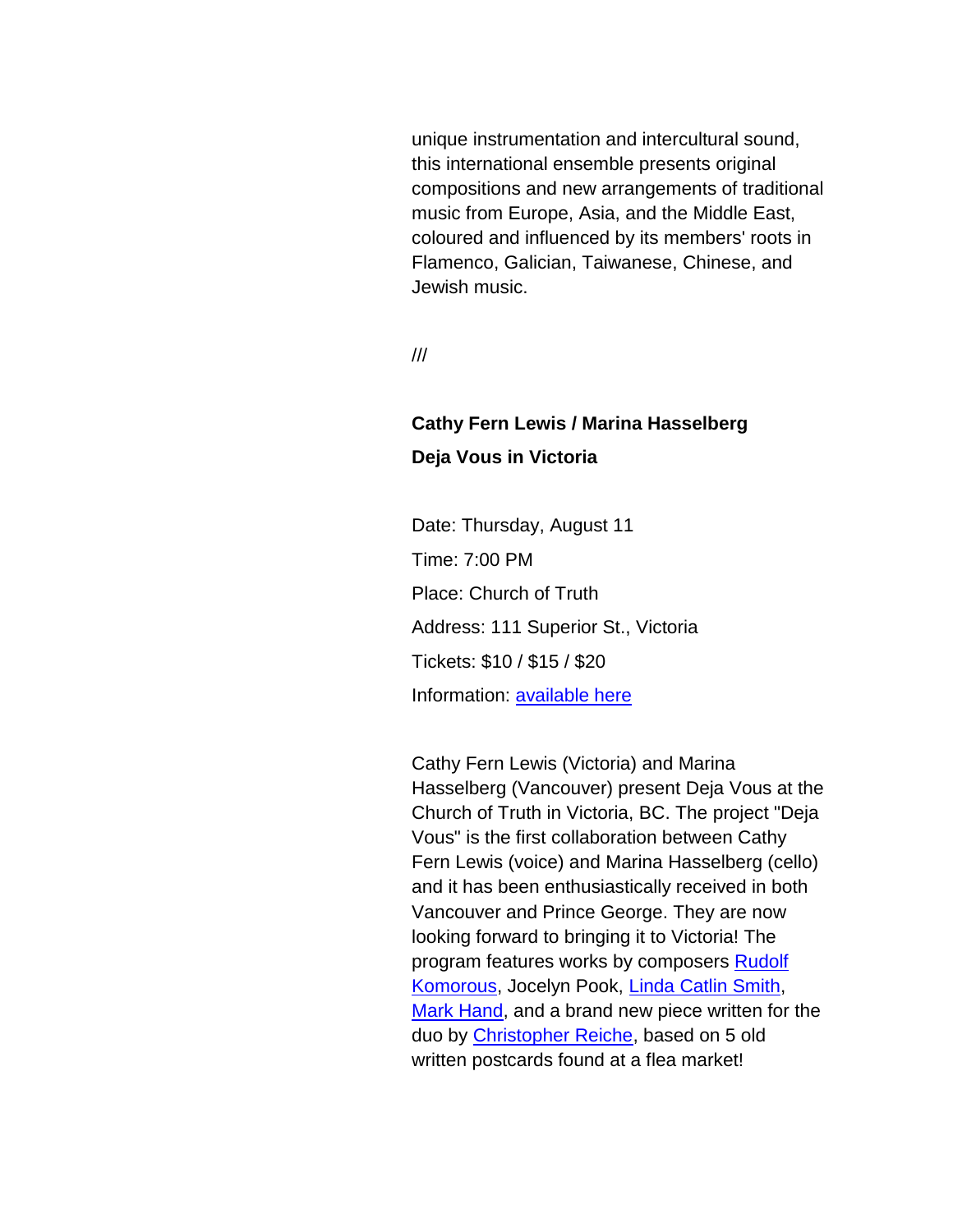**Southern Interior Area Concerts**

**Please let us know of any upcoming events!**

**Central / Northern BC Area Concerts**

**Please let us know of any upcoming events!**

**Out Of Province / International Concerts**

**BaconJam x NU:NORD Mira Benjamin in Concert**

Date: Thursday, August 4 Place: The Coffee Kabin, Huddersfield, UK Information: [available here](http://r20.rs6.net/tn.jsp?f=001L32XprImvdnfra45lniewLmA0XCfxVxf2Z-w9zuRGH7Dyq74i1dyXjVdI1kJ9XUapqMNXSv1_sNPU2OFHcziaaUtiLrPwtKaxcZufyN_t0Go_Aan_wVgei_W2E9rj7VoaLGGQXYuQ-MXOSQZGyjlEWfAFs0Z4l6swblPeGVSadVabEc0d2cgqpAdt8TuL_MhcBKxNfxSyimo7Hjsi5otAXE0TOX-akpPtzVKxYa7Xwa0k4eRsVa0UHPxuDpZoDebinnJ-ekHWAikYS_6Ww1ygodZpjx1_w-vC0NB7x_dpKlHIdhOWOE91BdqtTcEPz-mt6-h_LjUxzp26cMFshHeVw==&c=7_E537nQefR8JTczxirQIfrOHjhhfdCy3JaJJywrj8XAJuRbqbhEXw==&ch=6mJfS4g1m_wyEyyLXCyQfYRx51c28mjgwf4li_y51O6maLwHg17j-g==)

NU:NORD partners with BaconJam to present the first concert of their 2016 workshop and creative residency in Huddersfield. This concert features new works for solo violin by featured composers including [Emilie LeBel,](http://r20.rs6.net/tn.jsp?f=001L32XprImvdnfra45lniewLmA0XCfxVxf2Z-w9zuRGH7Dyq74i1dyXjVdI1kJ9XUa4A9ESEZ04iU4zKNow1J_kJv-j2dDmu6J-sTZ7UDZg1fZATxwF2pVHiZI3Jt0va-_P0_j9hf4NA4oWuNY83-2jUO-QaK_fyQTv3ueR_-n8bn31n0Kz6CkLB8wgcK5joOHUAf93J_eUucUbhn0ydhNLyZy1M9SgNQrqa_Qb0RCwPYKbtp0XjTWK7y1WgHu3fVq6RUH3iCAJ9UCMHdpYySEbbo6v-Jk6QjzmPji7lrtPKo0L5Qxd2QY_boa_c6erwwBOUXC3jasR7E=&c=7_E537nQefR8JTczxirQIfrOHjhhfdCy3JaJJywrj8XAJuRbqbhEXw==&ch=6mJfS4g1m_wyEyyLXCyQfYRx51c28mjgwf4li_y51O6maLwHg17j-g==) [Anna Hostman](http://r20.rs6.net/tn.jsp?f=001L32XprImvdnfra45lniewLmA0XCfxVxf2Z-w9zuRGH7Dyq74i1dyXoXtubMIQmOmyzr-Ijhw09qlkQddixO7iViXuJhce4VxNTKb1cklP1aA7pvbo_E88fRk0WYTDhzVKoZfJEBJwieqximhrROXEAcmb8BDjvGfJEGOdD3oQLuORw7-CedBx1T5gIilPj4hZtQj8ZrMbiXuJu07ONlWFAnYWAoD2hG-e55o05VeyVz2Xh4x18r1M0sA8Lkn33KyOWOXtr_pP1XttbVLi2CCtS2jyyqxtL86pkMcRltC8zVZo5RcpUVmGJXGvQ-AIqd3vHMzutqJdcA=&c=7_E537nQefR8JTczxirQIfrOHjhhfdCy3JaJJywrj8XAJuRbqbhEXw==&ch=6mJfS4g1m_wyEyyLXCyQfYRx51c28mjgwf4li_y51O6maLwHg17j-g==) and [Daniel](http://r20.rs6.net/tn.jsp?f=001L32XprImvdnfra45lniewLmA0XCfxVxf2Z-w9zuRGH7Dyq74i1dyXlP-9BR50eTW3Eo1s4cU50cKvLredtF15kF82OXWJ_lHuYeCvM5H92k8WbbbgCd9iit-TJ14Wsa6DDfZi1Y9shB4fMvQ9U_iWzsWdagELcF4xypB31kihyyzTCsDxyM4z4sCArCkTRqVjCD0nZ5UvS3oit7aAz4qKH0lgK87YuuK3PD7QUfV6at4qw05xPVXl3XuvoveQUf4-Z2xn7pOlQe4HtzIc5tqGiwnXjE321u5fPiVD-KaazHgJa0XHkLawAR5mv7FBv8ddEbyUbnv0Co=&c=7_E537nQefR8JTczxirQIfrOHjhhfdCy3JaJJywrj8XAJuRbqbhEXw==&ch=6mJfS4g1m_wyEyyLXCyQfYRx51c28mjgwf4li_y51O6maLwHg17j-g==)  [Brandes,](http://r20.rs6.net/tn.jsp?f=001L32XprImvdnfra45lniewLmA0XCfxVxf2Z-w9zuRGH7Dyq74i1dyXlP-9BR50eTW3Eo1s4cU50cKvLredtF15kF82OXWJ_lHuYeCvM5H92k8WbbbgCd9iit-TJ14Wsa6DDfZi1Y9shB4fMvQ9U_iWzsWdagELcF4xypB31kihyyzTCsDxyM4z4sCArCkTRqVjCD0nZ5UvS3oit7aAz4qKH0lgK87YuuK3PD7QUfV6at4qw05xPVXl3XuvoveQUf4-Z2xn7pOlQe4HtzIc5tqGiwnXjE321u5fPiVD-KaazHgJa0XHkLawAR5mv7FBv8ddEbyUbnv0Co=&c=7_E537nQefR8JTczxirQIfrOHjhhfdCy3JaJJywrj8XAJuRbqbhEXw==&ch=6mJfS4g1m_wyEyyLXCyQfYRx51c28mjgwf4li_y51O6maLwHg17j-g==) performed by Mira Benjamin and selected NU:NORD artists.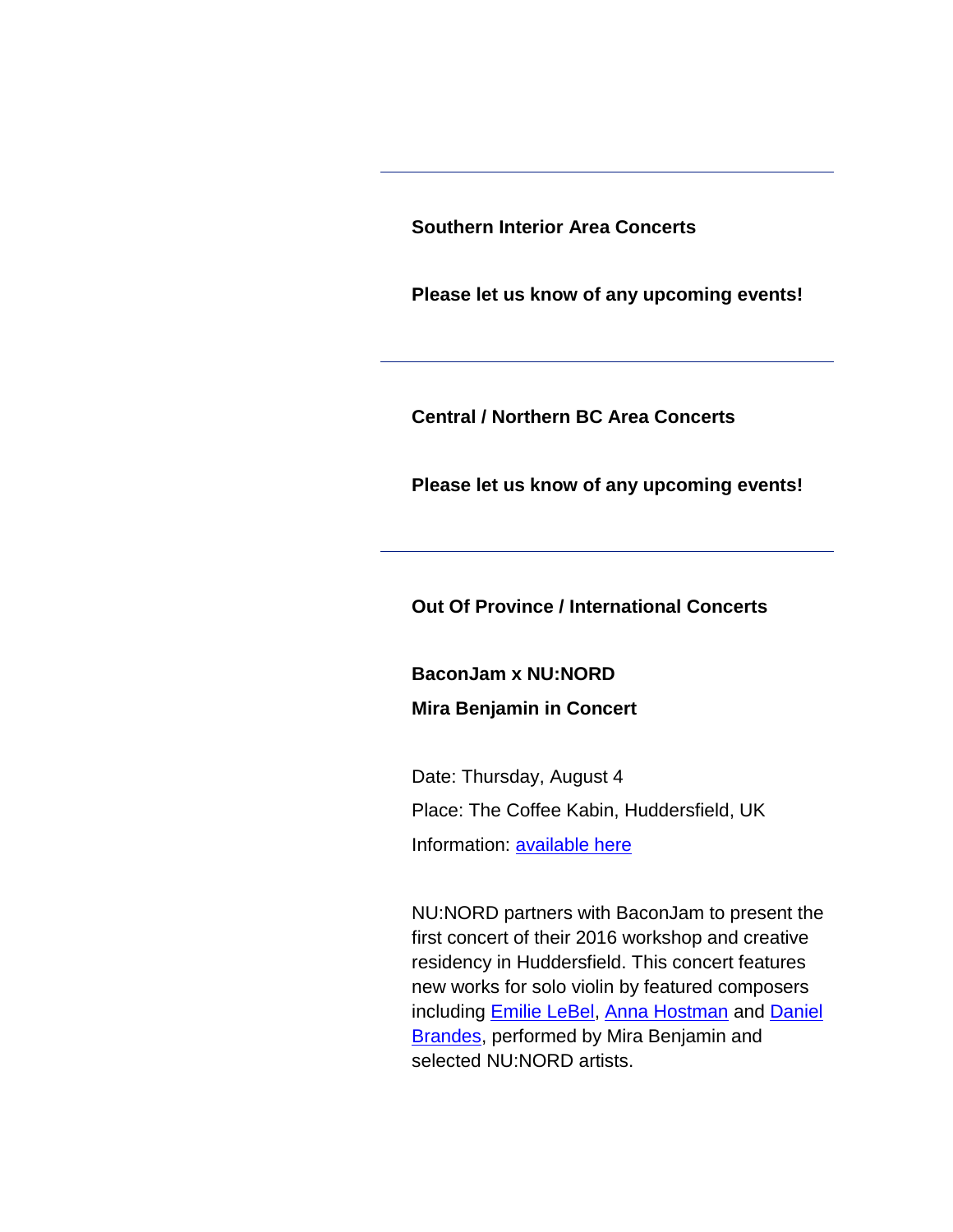## **Mount Desert Summer Chorale Stephen Chatman's** *The Cloud*

Date: Friday, August 6 Place: St. Saviour's Church, Bar Harbor, Maine Information: [available here](http://r20.rs6.net/tn.jsp?f=001L32XprImvdnfra45lniewLmA0XCfxVxf2Z-w9zuRGH7Dyq74i1dyXjVdI1kJ9XUaUfVEJpqI_OOMA_ZmYIDCXm7NfttmR7RHUWSesofrKNPhqMONlRazFTZxXPaMknvf38bdaRdjVirR7N6ajS6pbQpfsX_9uoCRcFY3LA6jHetDQybEiZL8gbboxi2v6NVVVNEI4aDrKTzcznU2NPYQDF5xAJXaTWMW9g5UpXz-9-UK1G_H6n-vhj3qBcAGkaqDTFGszqQHTiabhCCgYOZZ7GPOD7E6sCRMoH_OXOQS-6M=&c=7_E537nQefR8JTczxirQIfrOHjhhfdCy3JaJJywrj8XAJuRbqbhEXw==&ch=6mJfS4g1m_wyEyyLXCyQfYRx51c28mjgwf4li_y51O6maLwHg17j-g==)

The Mount Desert Summer Chorale performs [Stephen Chatman's](http://r20.rs6.net/tn.jsp?f=001L32XprImvdnfra45lniewLmA0XCfxVxf2Z-w9zuRGH7Dyq74i1dyXhCbFKt05UtxqO0cRr4tvaIudSmgDSge-ts5ye33WEQBKNKA_FzuK0AWP2yQF_WF3oxlu55OJTFKW6OsUIKL6vW-JthAh_OC-sWrif9E418aUTghEQqtmx-OPiY5fFLDgQuUOeBCQ9Xc2l4kPKmamTZk_gBZNCFjbZzTAjwtd9E0B11XiPP6Q-Cst_zrTqQLuyNYYBVpU4iY5M8y3dakUzKogsoQjbiKX3QHFr5F3ibk6uIA0ec87B2nPqTN2kVlqs1MiIDEtNMaYd91zl73J3M=&c=7_E537nQefR8JTczxirQIfrOHjhhfdCy3JaJJywrj8XAJuRbqbhEXw==&ch=6mJfS4g1m_wyEyyLXCyQfYRx51c28mjgwf4li_y51O6maLwHg17j-g==) *The Cloud*.

///

## **Maureen Batt / Cheryl Duvall Crossing Borders: Realities Blurred**

Date: Friday, August 6 Place: The Music Room, Halifax, NS Information: [available here](http://r20.rs6.net/tn.jsp?f=001L32XprImvdnfra45lniewLmA0XCfxVxf2Z-w9zuRGH7Dyq74i1dyXhCWt_HkgUc3AgGlBiSF6JoRH386XwZmGyj_ke8DHfgyu8u76CfK7tmJfFGapugQ4hWD7aRZsYgxAGvAl3jiliDL8209oU3mNY7XzWLj8SYuyMrz_U-wTZRVuxepXE3Y5z-O0SLyklPJzcERa5AtKAZmSM1iUGPBlA==&c=7_E537nQefR8JTczxirQIfrOHjhhfdCy3JaJJywrj8XAJuRbqbhEXw==&ch=6mJfS4g1m_wyEyyLXCyQfYRx51c28mjgwf4li_y51O6maLwHg17j-g==)

Featuring works by **Anna Hostman**, Brian [Harman,](http://r20.rs6.net/tn.jsp?f=001L32XprImvdnfra45lniewLmA0XCfxVxf2Z-w9zuRGH7Dyq74i1dyXhCbFKt05UtxThB8NZIYxPa2H80hWb7-5gUrg5JWAplUnnp--stJYqZcM23CkZuvqYowldQ-w8yDsxZUTJF7G7oK3MzGcbsIJ0FgbgmGEMBqn3IyJ_6oh-4RTKMhobWN0h_xsYskxls50xMPGvE4tZNjFjzmVaQGIGT3CVZ7nYrVAhNHX0haJHbzoVDoUXF1VLCD-1qh6ZL5IQv9LhfhXH5ApTC_JWJ8R14Tb9HuWIPTpZyLXo1gEsIH9Na86EgVAkKaj1nq-pqF18Ko_9MM6HQ=&c=7_E537nQefR8JTczxirQIfrOHjhhfdCy3JaJJywrj8XAJuRbqbhEXw==&ch=6mJfS4g1m_wyEyyLXCyQfYRx51c28mjgwf4li_y51O6maLwHg17j-g==) Joseph Glaser, [Leila Lustig,](http://r20.rs6.net/tn.jsp?f=001L32XprImvdnfra45lniewLmA0XCfxVxf2Z-w9zuRGH7Dyq74i1dyXtG1l-3JPtDoFlcJvDir0r0Cr6vGVbsW0ggKkyxwlrybhkLRYufwmsHwS-SC3fK_fvSPLTJnPlKojPZOed3fUGG9VSCXolbpaxgrppEdbnDq7H-HEJieL6hKtNLaEroGSu9rJsPGV1-VMvTGOBFvrMJ51S2z_0eIe3Nz6aqh-4uhXUCR6fay7Uyuy9LTzpwsK7AFP2klxijVArSD14j4ZMNkJPSQtexqb92KKhjzCp3Vhpt6JzLrWiiuOd3s2xYqVoB9CREsLk5TfMbsn3eEt9A=&c=7_E537nQefR8JTczxirQIfrOHjhhfdCy3JaJJywrj8XAJuRbqbhEXw==&ch=6mJfS4g1m_wyEyyLXCyQfYRx51c28mjgwf4li_y51O6maLwHg17j-g==) Rodney [Sharman,](http://r20.rs6.net/tn.jsp?f=001L32XprImvdnfra45lniewLmA0XCfxVxf2Z-w9zuRGH7Dyq74i1dyXj0nCHWMRiqLoraQ_CXXidw-ecx12IRVsqhtfetm54-m4DuHrcPtMwNBGnm9Pm_sWhmOny6UdyohHLmoIsZgB2knaIWJH6J52BgvFDOYgKkuv_Ym-NmJfG38Lr2tCH85yl_cR2ReKrSlw-y4-lyW7le5Sj7_Ws0qX24hUiNQNJ4TFiksDAMFuE5bxr25xE3Di9uQQoj2ORFrIy2q8Ac1rb8Qel0RCjLsa2TVOIKeupKQIg5vzLhFrIzUhGKB_f-EteB5gwnc6eAC5Qn0bsDhd-g=&c=7_E537nQefR8JTczxirQIfrOHjhhfdCy3JaJJywrj8XAJuRbqbhEXw==&ch=6mJfS4g1m_wyEyyLXCyQfYRx51c28mjgwf4li_y51O6maLwHg17j-g==) [Saman Shahi,](http://r20.rs6.net/tn.jsp?f=001L32XprImvdnfra45lniewLmA0XCfxVxf2Z-w9zuRGH7Dyq74i1dyXhCWt_HkgUc3y0HDw5Ba8sZLo0c1Uqzc-yd8uqnH1vJIXW4NNkrCwL_cbKbGSY9eek1GhKOUTCB0xMxC0LfYamhc2Ko3Dq9tfHAEfbef_0VXEiaMgwHlgW_TR3w4S-cwucegg_7THLBcJYfuBOhmrPUHe4Aw_qwKUMjBYu_7Bg0JbNLW8-JI9fMQDk7OIEwxDUv-FiEpUC_besN8MMgIuQNfC43Q-Vwn-eMJ59VSms21igE9OqiOimNaGyfa9ihCMfGA3wo0VzD8hXg2DLvN9PM=&c=7_E537nQefR8JTczxirQIfrOHjhhfdCy3JaJJywrj8XAJuRbqbhEXw==&ch=6mJfS4g1m_wyEyyLXCyQfYRx51c28mjgwf4li_y51O6maLwHg17j-g==) [Shelley Marwood,](http://r20.rs6.net/tn.jsp?f=001L32XprImvdnfra45lniewLmA0XCfxVxf2Z-w9zuRGH7Dyq74i1dyXhCWt_HkgUc3haZtaIJ1ax6955n1vLX6nPh26DNWSCcHqBELM1VO9LX6iMWTrnVoLvS-Y-1w1S50xx0gPZtQIbjYJTeWkgz6KnUO5O1u2uEhIoaLJcx7qi4vOAcapWRutyl7_6uT7AvOvZBfKXZK13mbTU3voGqPCRdhWXUA5kwcIkxgbdoRkqKqeerLupo3v9I-puK7fdrHmw-4kIxM5Rgy6Ucq2xEQlfWElCD4aPlnjqDZ3yOCVmd3ewoFUlodfJNPPxCRs6uKxUK1w4uxb-0=&c=7_E537nQefR8JTczxirQIfrOHjhhfdCy3JaJJywrj8XAJuRbqbhEXw==&ch=6mJfS4g1m_wyEyyLXCyQfYRx51c28mjgwf4li_y51O6maLwHg17j-g==) Dan Martin, Jenny Beck, Ross Crean, Tony Marasco. This year's program focuses on questioning reality, gender and sexuality, and being in-the-moment. Each piece represents a reality that is blurred, a line that is crossed, a time that is both past and present.

///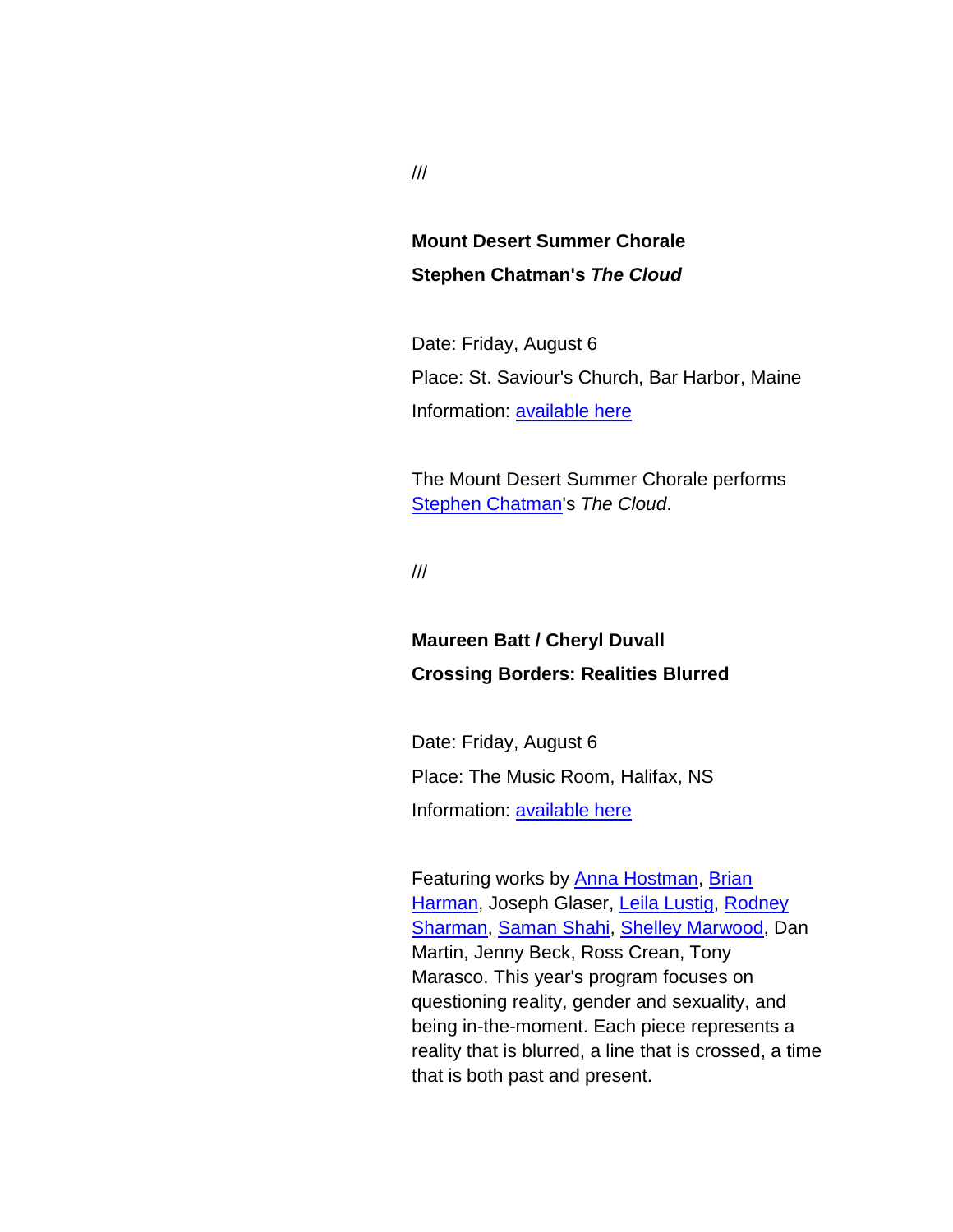## **Stratford Summer Music Canadian Choral Spotlight**

Date: Friday, August 12 Place: St. James Church, Stratford, ON Information: [available here](http://r20.rs6.net/tn.jsp?f=001L32XprImvdnfra45lniewLmA0XCfxVxf2Z-w9zuRGH7Dyq74i1dyXjVdI1kJ9XUasVixJw7b2u9CXJz9Sqghu6o88hYTkXlIzA1oP0abPaUBLk1rmmG557Qpd-e8FdsN36PSQTGwZKR36rY1dd09gG5eZO2BoZOlqbjxVrPD2-E2LNAKXB4wKgbW1tAenEzrpEmX2BlAC7hbYL2n9uf-_VQVqWLLGhkz5cHcmZxPwF2RuiaEDexE-nDx09egLz5RqBKAZsH3upwnrIyO7R6R1BlcLUCmuh0fttbpEPdSOPf_SnqMQMRHL4JonKtzD1_zabnHEH26cdTfBBEMwdxkdg==&c=7_E537nQefR8JTczxirQIfrOHjhhfdCy3JaJJywrj8XAJuRbqbhEXw==&ch=6mJfS4g1m_wyEyyLXCyQfYRx51c28mjgwf4li_y51O6maLwHg17j-g==)

[Stephen Chatman's](http://r20.rs6.net/tn.jsp?f=001L32XprImvdnfra45lniewLmA0XCfxVxf2Z-w9zuRGH7Dyq74i1dyXhCbFKt05UtxqO0cRr4tvaIudSmgDSge-ts5ye33WEQBKNKA_FzuK0AWP2yQF_WF3oxlu55OJTFKW6OsUIKL6vW-JthAh_OC-sWrif9E418aUTghEQqtmx-OPiY5fFLDgQuUOeBCQ9Xc2l4kPKmamTZk_gBZNCFjbZzTAjwtd9E0B11XiPP6Q-Cst_zrTqQLuyNYYBVpU4iY5M8y3dakUzKogsoQjbiKX3QHFr5F3ibk6uIA0ec87B2nPqTN2kVlqs1MiIDEtNMaYd91zl73J3M=&c=7_E537nQefR8JTczxirQIfrOHjhhfdCy3JaJJywrj8XAJuRbqbhEXw==&ch=6mJfS4g1m_wyEyyLXCyQfYRx51c28mjgwf4li_y51O6maLwHg17j-g==) *Remember* is included on this year's Canadian Choral Spotlight program.

///

#### **NEW!**

## **Canadian Chamber Choir Jeffrey Ryan's** *Angeline on Ossabaw*

Dates: Saturday, August 20 ; Sunday, August 21 Places: Halifax, NS ; Indian River, PEI Information: [available here](http://r20.rs6.net/tn.jsp?f=001L32XprImvdnfra45lniewLmA0XCfxVxf2Z-w9zuRGH7Dyq74i1dyXuu0Uk8ANJJcuBBjZM3m2Tf8jdOD4IWmdASLrJdMimFVRoMlcBF5osE-Aar_b-kQ-dyisN6lJijxROzmCQOP5_Fht5fA1D8rFMkYpU8ql2cVA3928WRwzteIIPj14UPo8bLg8CfYD9zk4AYq6xThk2k80bhSBhkR9DhblXf-jSqgzr0KecVCLRaEGvOt3_aNo8IfMPS40sqDvSMKo9C6rLfXuO2MWzbW_-rq0Dy4YG9T9HWwk6wuij2MzEJ5lsBENIatIYAh7-6BDe7gYMVELBuDNlFZ391zyU2QJ0BawzjV&c=7_E537nQefR8JTczxirQIfrOHjhhfdCy3JaJJywrj8XAJuRbqbhEXw==&ch=6mJfS4g1m_wyEyyLXCyQfYRx51c28mjgwf4li_y51O6maLwHg17j-g==) ; available here

The Canadian Chamber Choir, directed by Julia Davids, with bass clarinettist Jeff Reilly, performs [Jeffrey Ryan'](http://r20.rs6.net/tn.jsp?f=001L32XprImvdnfra45lniewLmA0XCfxVxf2Z-w9zuRGH7Dyq74i1dyXmbKZgCb_RJOqmP2aM-euryjr6qdeUXZSwCNpgVrQVRFnunNRo90AAria3oOVEDh_hHEHEL3j4IB7yLiTeWqc0d8zkQj2tEry8b3fyJRSip-CJIHdFlkHXF09M26LeW9XgxAxU84cifCQyAyuEg-tE2ndZXnB977BZD1McYoIPowTGYgkLdnrFKu3oDOMaloB19cfj30woKBfQtcMLHPCOGtKsw9iSSwYpCXXMHDFS0KK1xzVg_DNKocXZVVNhOCg0VwWkR_SleyPHMFbz9fAvM=&c=7_E537nQefR8JTczxirQIfrOHjhhfdCy3JaJJywrj8XAJuRbqbhEXw==&ch=6mJfS4g1m_wyEyyLXCyQfYRx51c28mjgwf4li_y51O6maLwHg17j-g==)s *Angeline on Ossabow*.

///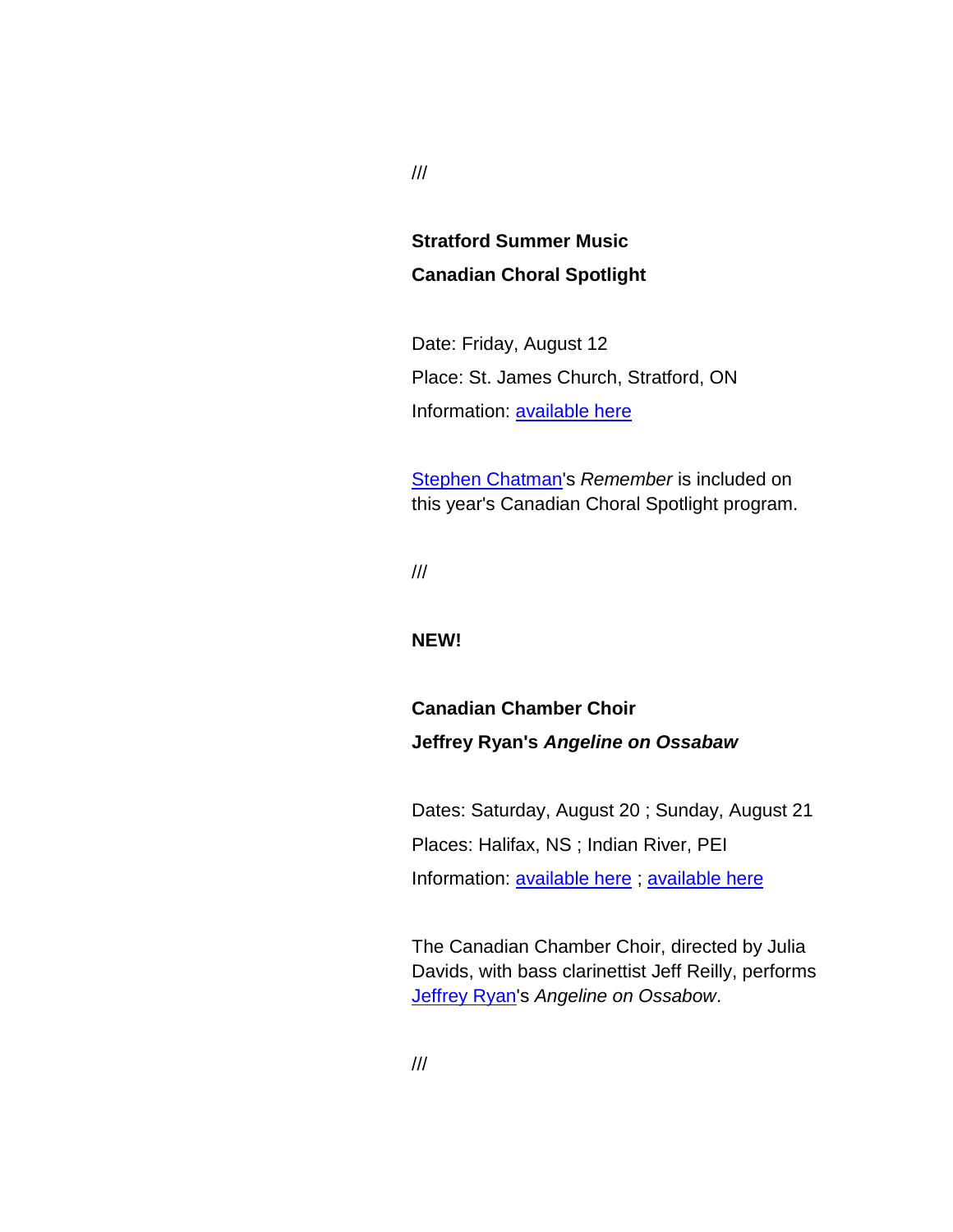## **Czech Music Information Centre / Contempuls One Thousand Paper Cranes for Japan**

Date: Wednesday, August 24 Place: Studio ALTA, Prague, Czech Republic Information: [ueda@shaw.ca](mailto:ueda@shaw.ca)

This intercultural program represents the melodic arc of an operatic-vocal setting of *One Thousand Paper Cranes* for Japan by the award-winning composer [Rita Ueda](http://r20.rs6.net/tn.jsp?f=001L32XprImvdnfra45lniewLmA0XCfxVxf2Z-w9zuRGH7Dyq74i1dyXhCbFKt05UtxKYWUeUuNM39PBJ11g2H_j0FUhwJ1vLTxQFqraIIRoyThZ0pyNAz2eiKSVPKsX8K9338RlO9Eavjpy_4pii7H0QaHbphxZzuqrbRpivXPycy3gvIUmlC-isUo-LUS0CBJjbU711P8yOLtPazeqK-JnxWvZAkwqA7dOoL-pIRz6f2yftZrM2qdbunkb6Hc8yJ61r88UhJiPQW4ajSFd4FwWnB6gEGwGRqDvXR40Cogyy0cqC1ydDSKbEkB1JQq3lJEmLgWRaROGsQ=&c=7_E537nQefR8JTczxirQIfrOHjhhfdCy3JaJJywrj8XAJuRbqbhEXw==&ch=6mJfS4g1m_wyEyyLXCyQfYRx51c28mjgwf4li_y51O6maLwHg17j-g==) and librettist Rodney Robertson. A deeply-felt mini-opera detailing the true story of compassion and inter-cultural understanding in the wake of the March 2011 earthquake, tsunami and nuclear disaster. The work will be performed by soprano Heather Pawsey. The program also includes *Nocturne* for dan bau and strings by [Mark Armanini,](http://r20.rs6.net/tn.jsp?f=001L32XprImvdnfra45lniewLmA0XCfxVxf2Z-w9zuRGH7Dyq74i1dyXhCbFKt05Utxmeg2GpJ2CpcIvGHdr9RujKSR6UFvS2Gxq1p6o5tqnk1LaQPe64wP4DvER4v_6fGlAzBGodPXPpi96pJtzx46I8PQL46i69i4MwiD0SeeymFZaZ2bKU3TPL2DN_lBnRkk8as2yh5YUHmOnrISJo21fmBDbWR7muU6dlXcNs2xGkZIGMmibbOEzm-FVW84peOCqmZxojpKu-9m8euzcC47jQUe-8b278BOyctEyvyYy80RlXD-K7rdAp690XKX5vt5Ku_PS0UPYUE=&c=7_E537nQefR8JTczxirQIfrOHjhhfdCy3JaJJywrj8XAJuRbqbhEXw==&ch=6mJfS4g1m_wyEyyLXCyQfYRx51c28mjgwf4li_y51O6maLwHg17j-g==) as well as other works by Ueda and Armanini.

#### **Composer Opportunities: Canada**

**Association of Canadian Women Composers A Spirit Indomitable: Call for Scores**

Deadline: Monday, August 15 Information: [reddoorstudio2@gmail.com](mailto:reddoorstudio2@gmail.com)

The ACWC is looking for scores by Canadian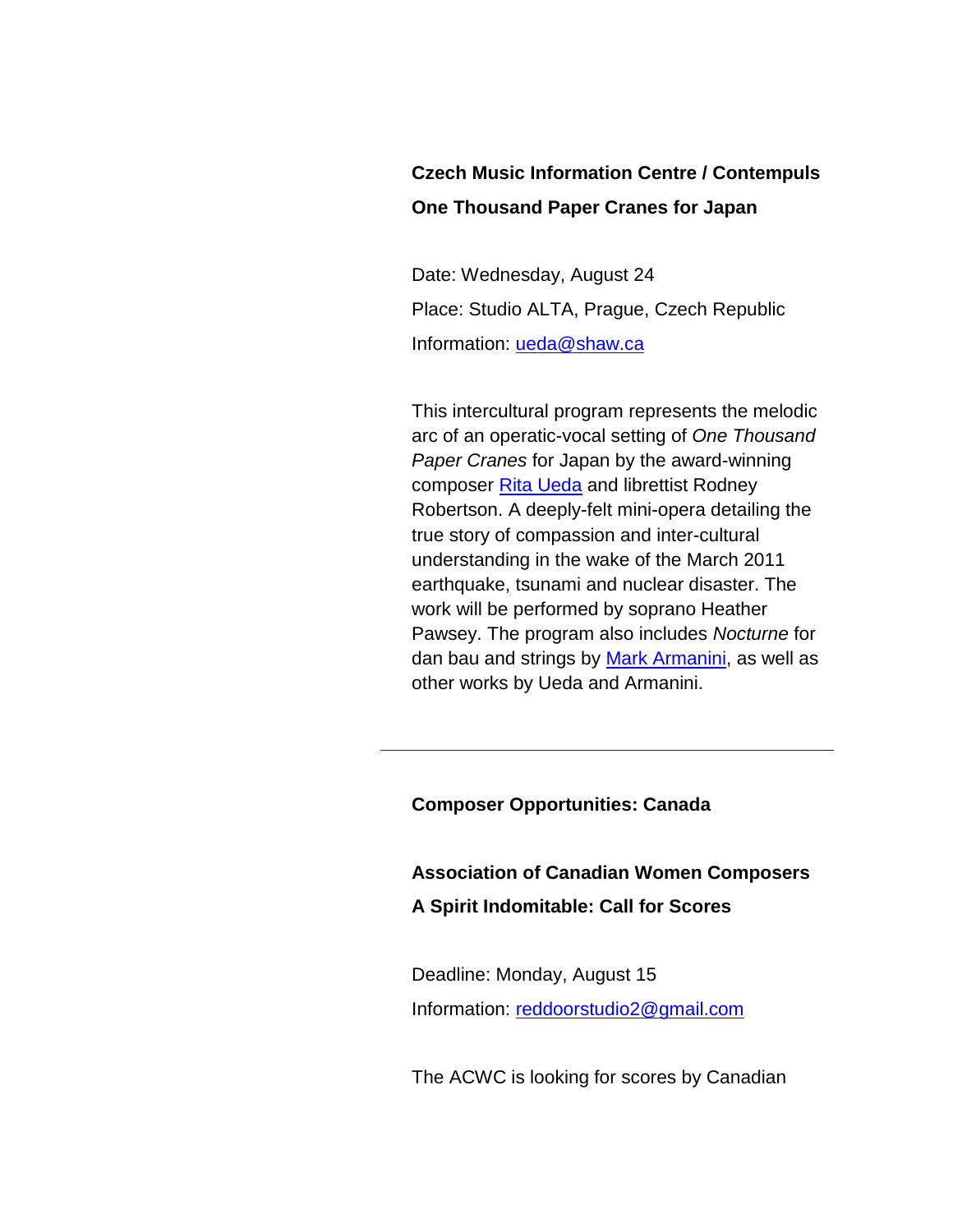women composers, preferably with ties to British Columbia, for a concert to celebrate 100 years of women's suffrage in that province. The concert will take place in Victoria on April 7, 2017, and will feature the Emily Carr String Quartet and Ensemble Laude Women's Choir. Pieces should reflect the theme of women's suffrage, a strong female spirit or women's voices, and be no longer than 10 minutes. Submissions must be anonymous. Recordings preferred but not required.

///

# **Musicworks 2016 Contests Electronic Music & Sonic Geography Writing**

Deadline: Sunday, August 14 Information: [available here](http://r20.rs6.net/tn.jsp?f=001L32XprImvdnfra45lniewLmA0XCfxVxf2Z-w9zuRGH7Dyq74i1dyXg0S1Ye8gbyDLR7yTU8sAfvemI5jjf2rbji1a34AnLWt9_8shF2a3iA_KnqIEXFZLMLsfoOGejxiir641WvEH-hQc_idwKhXIkzStd2gvZfTOV5HnxjvD1xMKmDuZSecMR-_H0j7i-U3OKG-Nq1HS4ozvIfHWr5sxJrvj8wPRyGyFpB0r7JPVRjLKGjG7lSEhBSAU72dg5PtZFlYrKL4L4pCaC5t0yhzgij-lkyYazgOEG_n541L21lNiw_FZyMtdq3HJ8HRNpSgmOsQ80kW1w_M1aOGrGpFoZTQjDe4cpoDWrodXd_LM5qfzZynOdO4-Exas-kzusCZqeDwNWJ2s9zLkl7gz-h30W0b92KpllzJV8-u9AKJ2aXRc6wenMNF1A==&c=7_E537nQefR8JTczxirQIfrOHjhhfdCy3JaJJywrj8XAJuRbqbhEXw==&ch=6mJfS4g1m_wyEyyLXCyQfYRx51c28mjgwf4li_y51O6maLwHg17j-g==)

Musicworks invites participants to compose an experimental piece in any electronic music genre with a maximum length of 10 minutes. Musicworks also asks prose writers and poets to choose one location and describe in a maximum of 500 words how sound shapes your experience of this place.

///

#### **Redshift Music Society**

#### **Call for Scores: Composers of the Pacific Rim**

Deadline: Tuesday, August 30 Information: [available here](http://r20.rs6.net/tn.jsp?f=001L32XprImvdnfra45lniewLmA0XCfxVxf2Z-w9zuRGH7Dyq74i1dyXm6PQmUkMAvxUrExEtyioZZ6vohtI1obna5GVpDuWCkLyRDlVHxN6tcM5aIjAuIhcHFjm-xkF3OFgb0bV_rBVhCgA3x9utPHhdjI2uDrFw4iLbgCoIUv8YujA4oPzq_ZECGk-zt4Id-iCZe5MLuQ0OXf5kC4osgZ9_rcykXa0LJwPkm8opQ96noyVHhifKLbgqw9JlOBrpI4f8_sXYS6u2mHM75mieL5ayjmGXgS5Z3MTYQlWc9mzEVdknYfQUcpGnNVwBl6MKIELG_ADULbqa776QztWVsX4xGFJxQWy7YrnfbvGiq67wDrfqs8eEAuOLm1r9Lagr_jeWuCTQ7EDxY=&c=7_E537nQefR8JTczxirQIfrOHjhhfdCy3JaJJywrj8XAJuRbqbhEXw==&ch=6mJfS4g1m_wyEyyLXCyQfYRx51c28mjgwf4li_y51O6maLwHg17j-g==)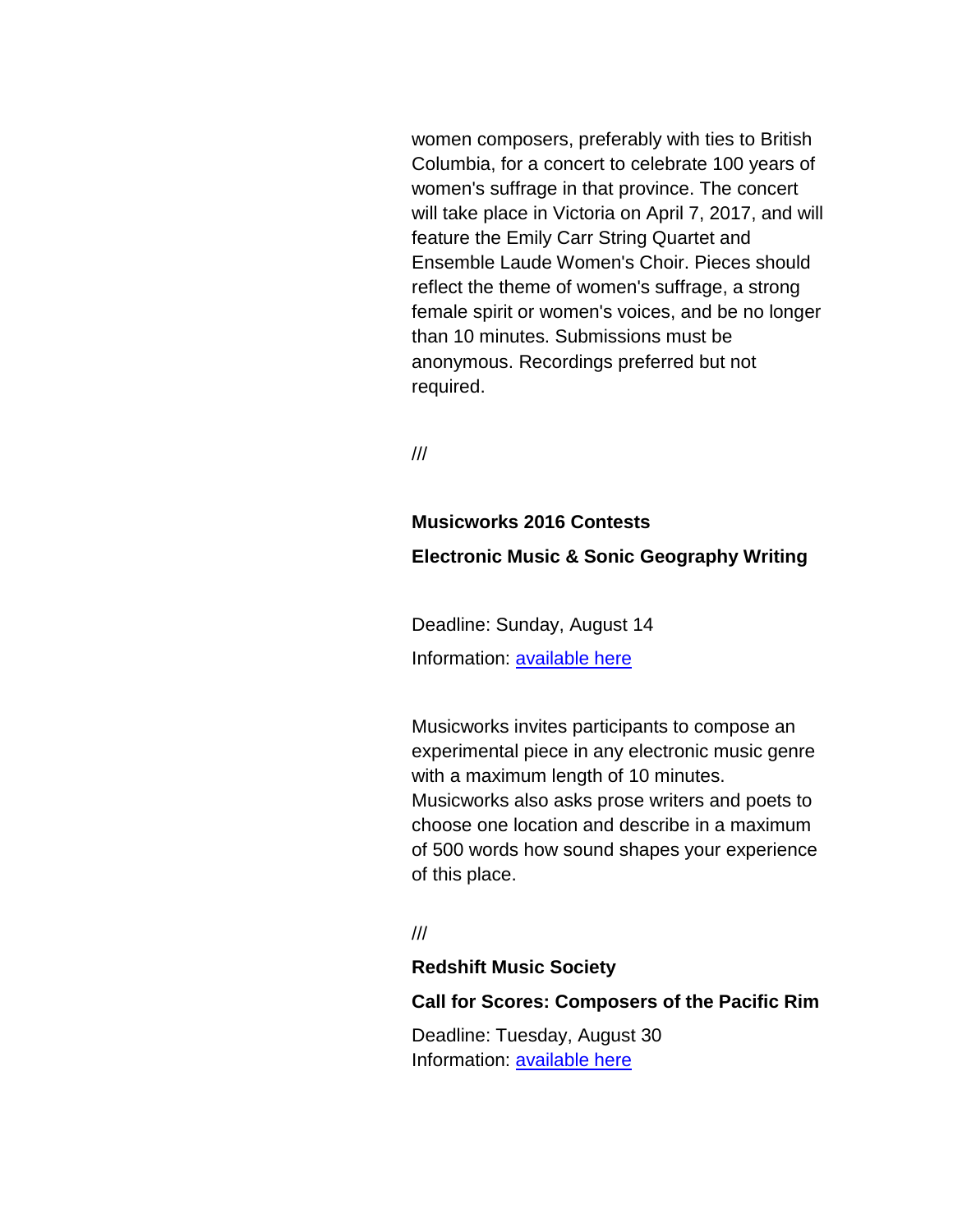Redshift Music Society is seeking scores for solo flute for a 2016 / 2017 season performance event in Vancouver, Canada, by flutist Mark Takeshi McGregor. For this event we are specifically requesting works by composers who live in or originate from countries along the Pacific Rim.

///

# **Canadian Music Centre Associate Composer Applications**

Deadline: Thursday, September 1 Information: [available here](http://r20.rs6.net/tn.jsp?f=001L32XprImvdnfra45lniewLmA0XCfxVxf2Z-w9zuRGH7Dyq74i1dyXoXtubMIQmOmozIylby521Hp6ygTYYuuhc2qDV-Wa2MlngrX0vbIjJAcdvyvFrnFp9Eww1cCA6aAIx7Q_mdtNscebJydDr2PkZIaBizjRebQY1BVX3UcZb9tcwFan9ROVtqhQIYkWBTDemg8DtyLz1ec1VKBrZmqGEYLxHIiH7zk5Nr_VwqL0vtlk1kq1v15xo1nw9kosBK8OraJK6FpJmAyin83RMtVXPKZnNwxPZbFW8pVVJGX4Y0ZSlV3FLk3oX154PXV6PYL&c=7_E537nQefR8JTczxirQIfrOHjhhfdCy3JaJJywrj8XAJuRbqbhEXw==&ch=6mJfS4g1m_wyEyyLXCyQfYRx51c28mjgwf4li_y51O6maLwHg17j-g==)

We're always looking to add fresh talent to our list of Associate Composers - and there are a lot of great ways you'll benefit from being a part of this distinguished group. For one thing, you'll have your very own Associate Composer showcase on the CMC website, complete with your biography, your submitted works, your commercial and archival recordings, your blog, news and events featuring you and your music, and a rich media section for your images, videos, writings, and more. We'll even provide you with a bilingual version of your profile.

///

**Elektra Women's Choir Reading Session of New Compositions**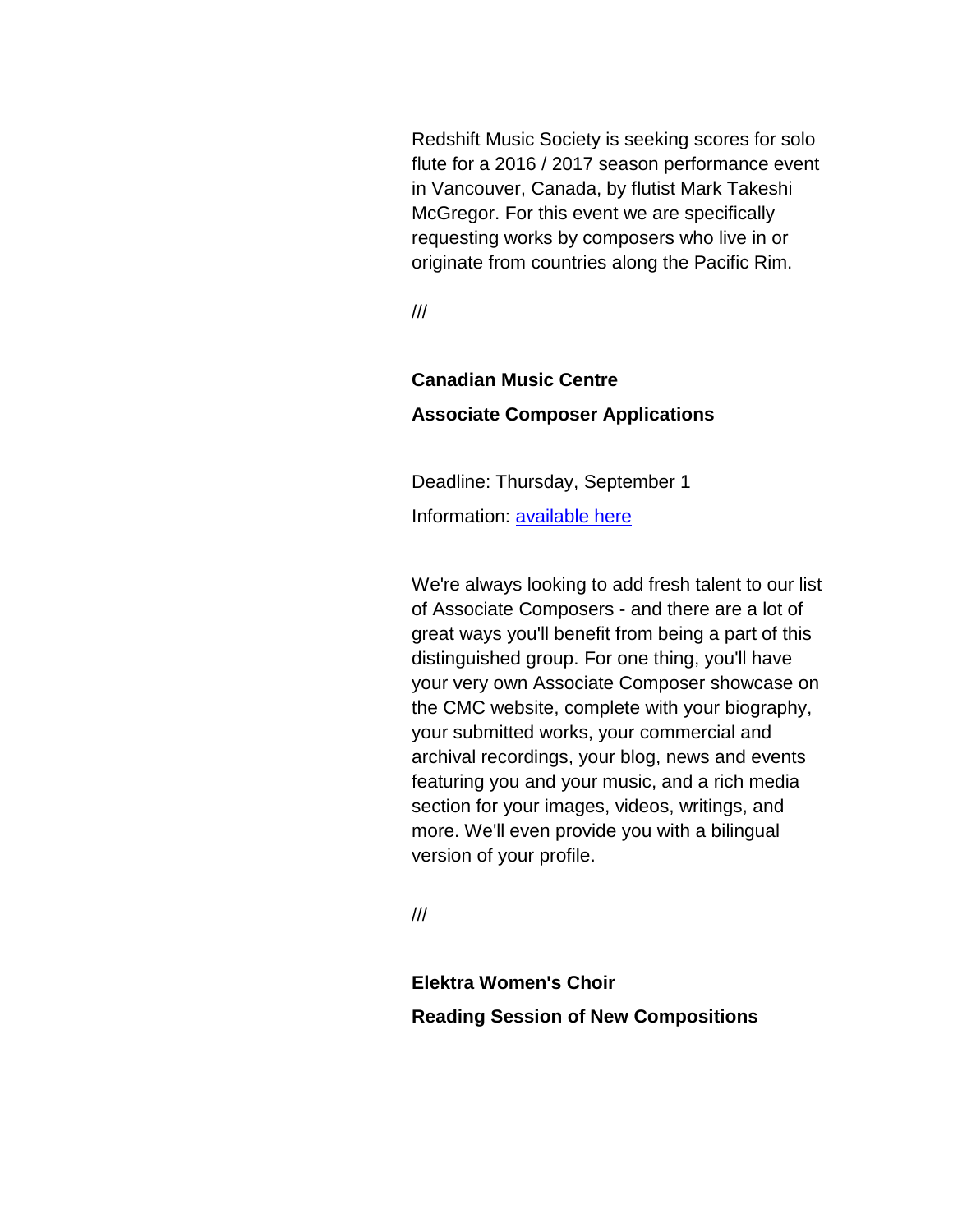Deadline: Friday, September 16 Session: Monday, October 24 Information: [available here](http://r20.rs6.net/tn.jsp?f=001L32XprImvdnfra45lniewLmA0XCfxVxf2Z-w9zuRGH7Dyq74i1dyXj2j8XAiK7WvK20DzOXh1OuX_IlVpZSb6psunJM3GE44A_8PHP_2mgZC6akOFPo33LA8VTe3PEVGgAX0U68oghkoZ6EZtLGvhMscFyS_D1XWEiGXGKlFViuaw3gBn9xlQmvA8g_kShLwjryzHWMS3-Yi3GE4uzALn640v6PgECay81j9WZPj8sUEJjUC0vjpdbRByoEgvHCInPVBh8EWBGz-QiPCYtyftl1iNzdSQN06sZu3KtOXsWbWCtKRGM604XPk_MXwFCmQ8Mv9xcoKn-M=&c=7_E537nQefR8JTczxirQIfrOHjhhfdCy3JaJJywrj8XAJuRbqbhEXw==&ch=6mJfS4g1m_wyEyyLXCyQfYRx51c28mjgwf4li_y51O6maLwHg17j-g==)

An important part of Elektra's mandate is to encourage the creation of new work for classically-based women's choirs. Up to four composers will be invited to participate. Only composers who are able to attend the reading session in person need apply to have their piece considered. After a general study session on the four works, each piece will be given approximately 20 minutes of rehearsal and discussion time with the choir and Elektra's Artistic Director Morna Edmundson. The session with the choir will be recorded and participants will receive a compact disc of their segment.

///

## **Vancouver Pro Musica Fourth Annual Electroacoustic Festival**

Deadline: Friday, October 7 Festival: November 18-19 Information: [available here](http://r20.rs6.net/tn.jsp?f=001L32XprImvdnfra45lniewLmA0XCfxVxf2Z-w9zuRGH7Dyq74i1dyXolWEoRSITQiCE7f5yK4zMjG4WO2rKfIGzEXLGg6vPCYHhfuPeObS4cemUaJ5nSREONIzG6aa3HrYZFe4RYYZtJk2nm4eO_GDxqe1G2_Sz9AqpZxvprPgDweVUZPrYg6aO5I6FbwhQCas4Q0ANE5L4N66f6_1XVLDVS8IakhVNt2FZ-zUmi500TfqdpaFzRWbf6vsH0icecNrLU6ZuyTRhq-nQhMbX_OFH0oE7IYdmvoPGoENx0Zwev12zG8ViUmbPFH9MqaZPwdhvQtyqDJQBrxyiJ_awOoYpV1gTYKLS452e_IGY2N_5nmorJkTW64ymumDcIF6kZ2varKfSnWTZbRpLi3o__txg==&c=7_E537nQefR8JTczxirQIfrOHjhhfdCy3JaJJywrj8XAJuRbqbhEXw==&ch=6mJfS4g1m_wyEyyLXCyQfYRx51c28mjgwf4li_y51O6maLwHg17j-g==)

Vancouver Pro Musica is pleased to invite BC composers to submit new works for presentation at the Third Annual Electroacoustic Festival. Accepted works will be performed at the closing event of the festival on Saturday, November 19, 2016 at the Western Front.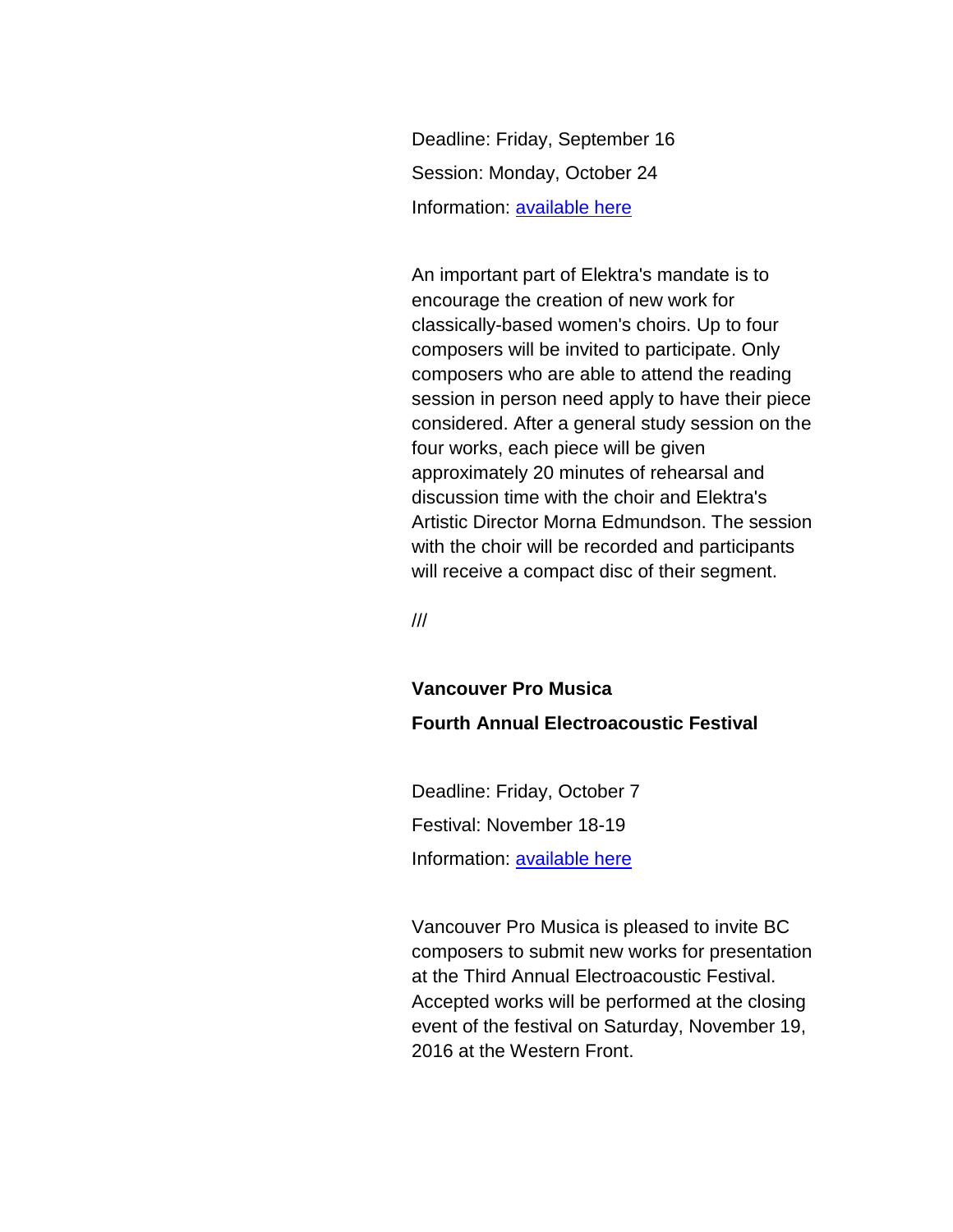///

**Royal Canadian College of Organists (RCCO)**

## **John White Memorial Composition Competition**

Deadline: Tuesday, November 1

Information: [available here](http://r20.rs6.net/tn.jsp?f=001L32XprImvdnfra45lniewLmA0XCfxVxf2Z-w9zuRGH7Dyq74i1dyXm6PQmUkMAvxJjimbUnOeRxGNc3qSK6s7QrsoK0pdfXli0s_gum8MN4-N_CsDliSZaqvJ1L18LSvxfCzVEfnA7PE008x5m0B-FiO08P0mc8vqKODgq1Ft1ROA4iZcC6zz_u3-EhDsYqNwe7MaxSTNxUgdAHxePcp0-yIU1urre9FTNr9mGLiZnbmjbE1YP7EzgraPxyL_Ye1kfa2TgJHiHcwxTeg4AHvZgKPALyaCpZnYvK_yrJSPgI8ouu8vWPaqafQmW470Ius&c=7_E537nQefR8JTczxirQIfrOHjhhfdCy3JaJJywrj8XAJuRbqbhEXw==&ch=6mJfS4g1m_wyEyyLXCyQfYRx51c28mjgwf4li_y51O6maLwHg17j-g==)

The Toronto Centre of the RCCO is pleased to announce a competition in organ composition by a Canadian composer in celebration of the 150th anniversary of Canada's confederation.

///

## **Chor Leoni Men's Choir Canadian Choral Composition Contest (c/4)**

Deadline: Tuesday, November 15 Information: [available here](http://r20.rs6.net/tn.jsp?f=001L32XprImvdnfra45lniewLmA0XCfxVxf2Z-w9zuRGH7Dyq74i1dyXhZrsSJXp0BBSiwgBsSqDC7gclNmmqvRSyEO7Y7kJxhv9a8BPllICYyFQyv8-GRu3jVz6QpA4eqJqDCRXLqXXJI0B0P3K-U3CUFyzmGmz5_YZImsg-7gj0QRWhhr8pzXlGx1owmFfg0-NIOq3vhpbkOZFb9l2fmQjpa0BtuwmqBhbdnNQXTDUjAfjPC-ktITicqJF2HGwTPGD-wrnLrpfX2QolEOZr7oefiOf1S7tl9p4gX7zbgYZHuNxI4A024obJfE_YUTdRZ7RYWN8h4_-6noU9RnCrN-6_QH5BY45IXLgKZf3KmcReYsh6vvDQ0jOcU-Ps_fCsImzRpdhl4IGXS0Nbt8uMOYWw==&c=7_E537nQefR8JTczxirQIfrOHjhhfdCy3JaJJywrj8XAJuRbqbhEXw==&ch=6mJfS4g1m_wyEyyLXCyQfYRx51c28mjgwf4li_y51O6maLwHg17j-g==)

Chor Leoni Men's Choir and Artistic Director Erick Lichte are pleased to announce the first annual Canadian Choral Composition Competition (c/4). Three finalist compositions will be selected by the choir's Artistic Director, and an independent panel of judges will determine their rankings (first prize \$2000, second prize \$1000, third prize \$500).

///

**Canadian Men's Chorus Lloyd-Harris Composers Competition**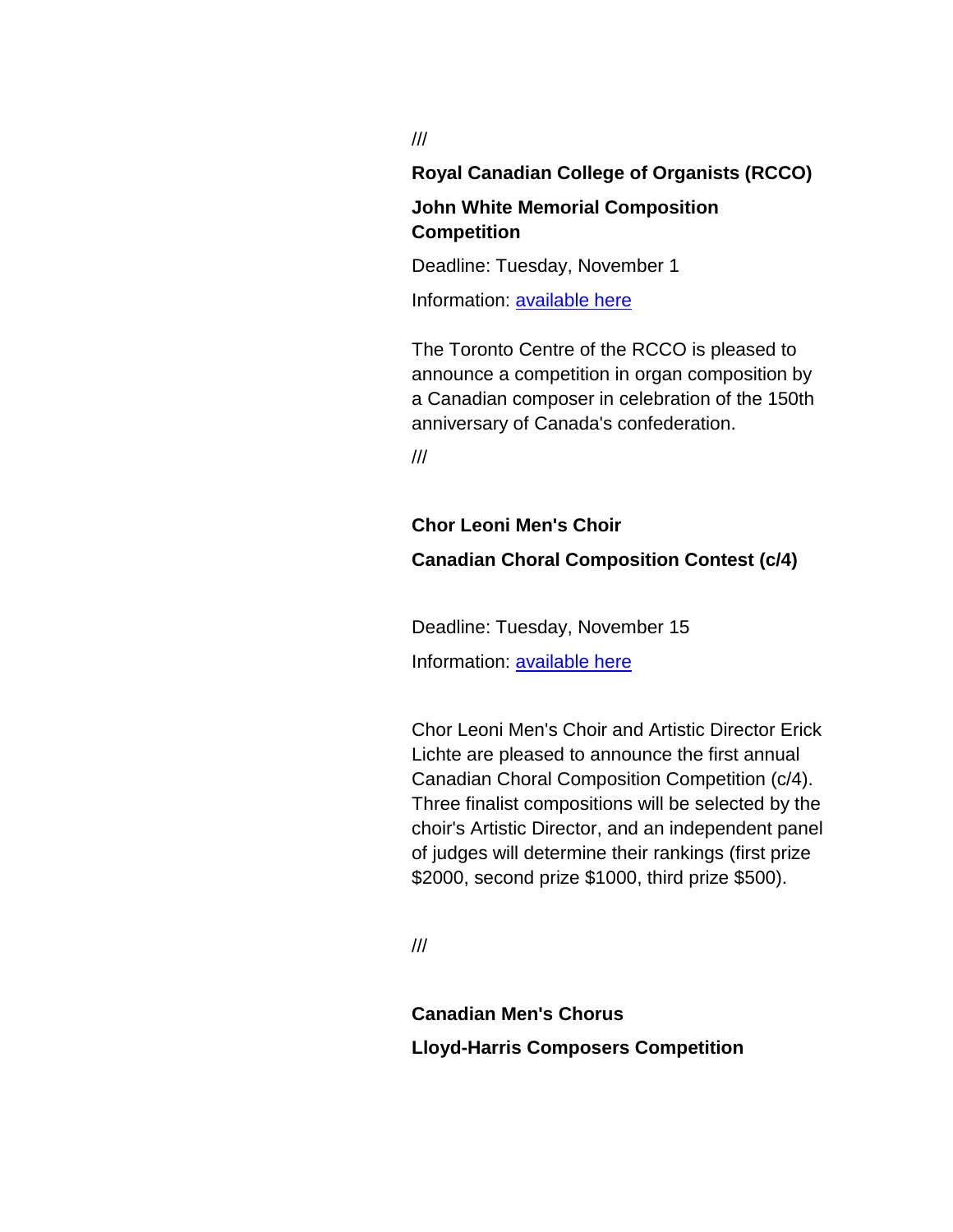Deadline: Thursday, December 1 Information: [available here](http://r20.rs6.net/tn.jsp?f=001L32XprImvdnfra45lniewLmA0XCfxVxf2Z-w9zuRGH7Dyq74i1dyXqSe96LSY9L0-bSDi3jpW4Bs_YqgYJw_Dv4DDNj3WyywDv3nzeTslpPO60BPUjTGqEsNI_mlenb7aHUd_2Gfm0B0TqMAYb8O_pVyRRrMhLMZPkMCz08G8LnV7-OFSl4YbHRT1zM_xJX_mo-dvR-JYyC63Ejv-Nvw8oUi-Xb1zH2jiqlSGETCOOVL6-OFzBVVAIJd052sLuUAzE0V1a6FIT9v9FCHu7ymrGu-c6w2lm95FnzA6d6gF7RycoVGu0sgQxhnWgZWL-A6ubrwL6tlIvFNiJ_GaMJA7rFBXJo3ifN3p8-WhyA91GLmo-41NAwdQxxMXldb4PLB&c=7_E537nQefR8JTczxirQIfrOHjhhfdCy3JaJJywrj8XAJuRbqbhEXw==&ch=6mJfS4g1m_wyEyyLXCyQfYRx51c28mjgwf4li_y51O6maLwHg17j-g==)

Emerging Canadian composers who have been composing professionally for ten years or less are invited to submit a composition based on Shakespeare's writings for a concert on February 25, 2017 at The Music Gallery in Toronto.

///

## **Sesquicentennial Carillon Composition Competition**

**Chime In, Canada!**

Deadline: Thursday, December 1

Information: [available here](http://r20.rs6.net/tn.jsp?f=001L32XprImvdnfra45lniewLmA0XCfxVxf2Z-w9zuRGH7Dyq74i1dyXkEo7V5nVCc-4TnYm7zEpxUGz1F-CQ4mjnjthEoAHhM3UnaYtL4znnwwNRjz7zLYWurj6iw5210kLkyRefYt0LyYbe0zEZyrHyXQMmeBPJpbg58tRu2vyOVZOXiFeh8Aak7gMBAoFOtImqfL44X1MLmRqPwoQ3f-MI53rG54Wywc_M6dW3nLJ8wV50_QB9hMrnIbs0WOcI2HG-QmD_O7FGi7yM5OH3v_grq1yWqaRL9UMAvxJp0ZMisUqC4MVi88TJQizdfH77tL&c=7_E537nQefR8JTczxirQIfrOHjhhfdCy3JaJJywrj8XAJuRbqbhEXw==&ch=6mJfS4g1m_wyEyyLXCyQfYRx51c28mjgwf4li_y51O6maLwHg17j-g==)

The Honourable Geoff Regan, Speaker of the House of Commons, is pleased to announce that the House of Commons will hold a nationwide carillon composition competition to celebrate the 150th anniversary of Confederation and the 90th anniversary of the Peace Tower in 2017.

///

**Canadian Chamber Choir Canada 150 Composition Competition**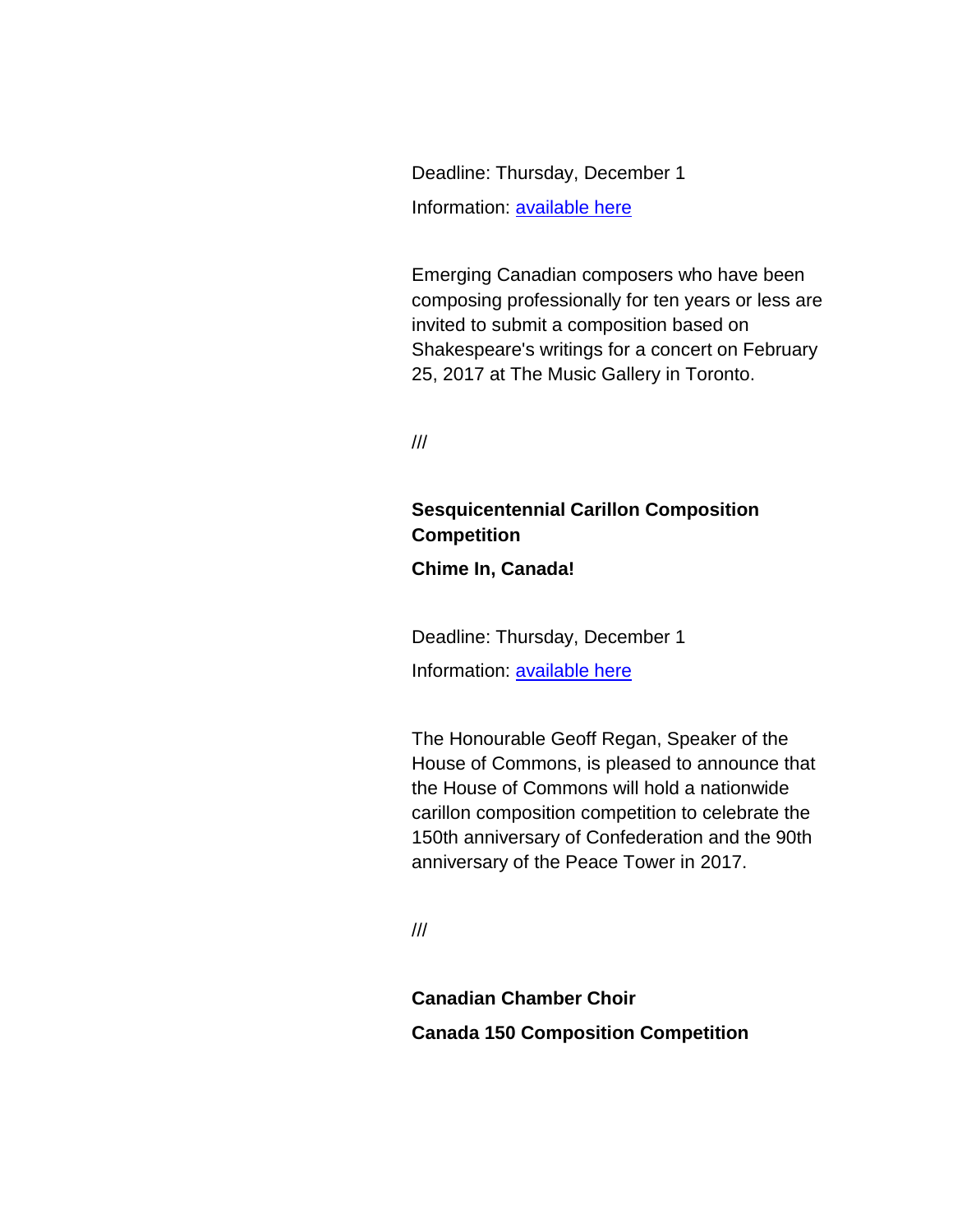Deadline: Tuesday, January 31 Information: [available here](http://r20.rs6.net/tn.jsp?f=001L32XprImvdnfra45lniewLmA0XCfxVxf2Z-w9zuRGH7Dyq74i1dyXg0S1Ye8gbyDLdW_WBjNLfyTbcVpcQ8iScEWtJaa7Ngd1felPXCbjaRHHDI8x-rb00z70njj-_qLjILFCcVGMDilVNMd-igcYVHDO4eUmAvzF263kYwh8IKEU0GKQBrHtn1MZOvqgJDKFxdazK5qES7_dfaRnoF0QTcnbIICtewBV-3pxxjwNWWynBtbyiXGV-AvCTmql8-STbDABK2xd1wg-ZVNptIqr-9eZ1xxNX62UGZ6uz8F-Nb8dAfCpHO-JgsHmGYImd4_d-ybNuVktIMUHtyMOmw7oS9tDT4-DdcKh9RVy7AW0eBO0zv4cacwr2nfx-D-GxUA4hb-ytBF2n4=&c=7_E537nQefR8JTczxirQIfrOHjhhfdCy3JaJJywrj8XAJuRbqbhEXw==&ch=6mJfS4g1m_wyEyyLXCyQfYRx51c28mjgwf4li_y51O6maLwHg17j-g==)

The Canadian Chamber Choir is pleased to announce the launch of its Canada 150 Composition Competition, which seeks to celebrate Canada's sesquicentennial by promoting a new choral work from a Canadian composer in 2017.

///

## **Jubilate! Chamber Choir (Vancouver)**

#### **Invitation For Composers**

Information: [available here](http://r20.rs6.net/tn.jsp?f=001L32XprImvdnfra45lniewLmA0XCfxVxf2Z-w9zuRGH7Dyq74i1dyXhCbFKt05UtxNMwjOBtRrmRIjnRB-1xEkp2jZs3saEzDn8K_WCEEgtUJA5AtV8m1FCUaUGnKqiJwveeJPQCE3DZ1S-d3z4aTn0aduhJ15kM8aa2FRGTRNM76geviUdU8hZOih02lfufXvVY-fLqdKyNrEOyggBS_CgI9mP8mYxxaiaeBCl5VSng_TWDURj5mXUYo58Yq3KvIFdp6PqXM4TjiRUrGL22-QJUogyo-YU_CaOAShEOvOqX9pnEwgE0VfLUNXUck3j3Cki3oD7PnSpQ=&c=7_E537nQefR8JTczxirQIfrOHjhhfdCy3JaJJywrj8XAJuRbqbhEXw==&ch=6mJfS4g1m_wyEyyLXCyQfYRx51c28mjgwf4li_y51O6maLwHg17j-g==)

Jubilate! is a fine choir, under the direction of [Dr.](http://r20.rs6.net/tn.jsp?f=001L32XprImvdnfra45lniewLmA0XCfxVxf2Z-w9zuRGH7Dyq74i1dyXhCbFKt05UtxVhfEuyAd-ywOmFlqXKYsv2WgaK2iYePBByEB3X9MUj4LbvQ7zkD-lVCSNLGUJt4O8wzclhsR5UPZdDMJg0idd41IcaXdduKwbIJbEVx1Gq9JUiR2HTJpQ6LCnoS_QV855592JPfF2cmvb1rNX3cwo7bH29T3ZkgO7UdpOceq6y5KQ6R8-IQ5z8wbew5XzfwpfrufXVwOr81_kWEgcKoEvXxm_TnkVLvvwraHebSrV5RKVEst0XogNO6WfFIQbNPsRD7pikg5UQc=&c=7_E537nQefR8JTczxirQIfrOHjhhfdCy3JaJJywrj8XAJuRbqbhEXw==&ch=6mJfS4g1m_wyEyyLXCyQfYRx51c28mjgwf4li_y51O6maLwHg17j-g==)  [Larry Nickel.](http://r20.rs6.net/tn.jsp?f=001L32XprImvdnfra45lniewLmA0XCfxVxf2Z-w9zuRGH7Dyq74i1dyXhCbFKt05UtxVhfEuyAd-ywOmFlqXKYsv2WgaK2iYePBByEB3X9MUj4LbvQ7zkD-lVCSNLGUJt4O8wzclhsR5UPZdDMJg0idd41IcaXdduKwbIJbEVx1Gq9JUiR2HTJpQ6LCnoS_QV855592JPfF2cmvb1rNX3cwo7bH29T3ZkgO7UdpOceq6y5KQ6R8-IQ5z8wbew5XzfwpfrufXVwOr81_kWEgcKoEvXxm_TnkVLvvwraHebSrV5RKVEst0XogNO6WfFIQbNPsRD7pikg5UQc=&c=7_E537nQefR8JTczxirQIfrOHjhhfdCy3JaJJywrj8XAJuRbqbhEXw==&ch=6mJfS4g1m_wyEyyLXCyQfYRx51c28mjgwf4li_y51O6maLwHg17j-g==) We have a very exciting 2013/2014 season planned. Composers are invited to audition for the choir as singers, and thereby learn about choral writing from the inside. Join the choir and write a piece for us! Please contact Dr. Larry Nickel at [larrynickel@mac.com](mailto:larrynickel@mac.com) for more information.

#### **Composer Opportunities: International**

**NEW!**

**Mise-En Music Festival 2017 Call for Scores**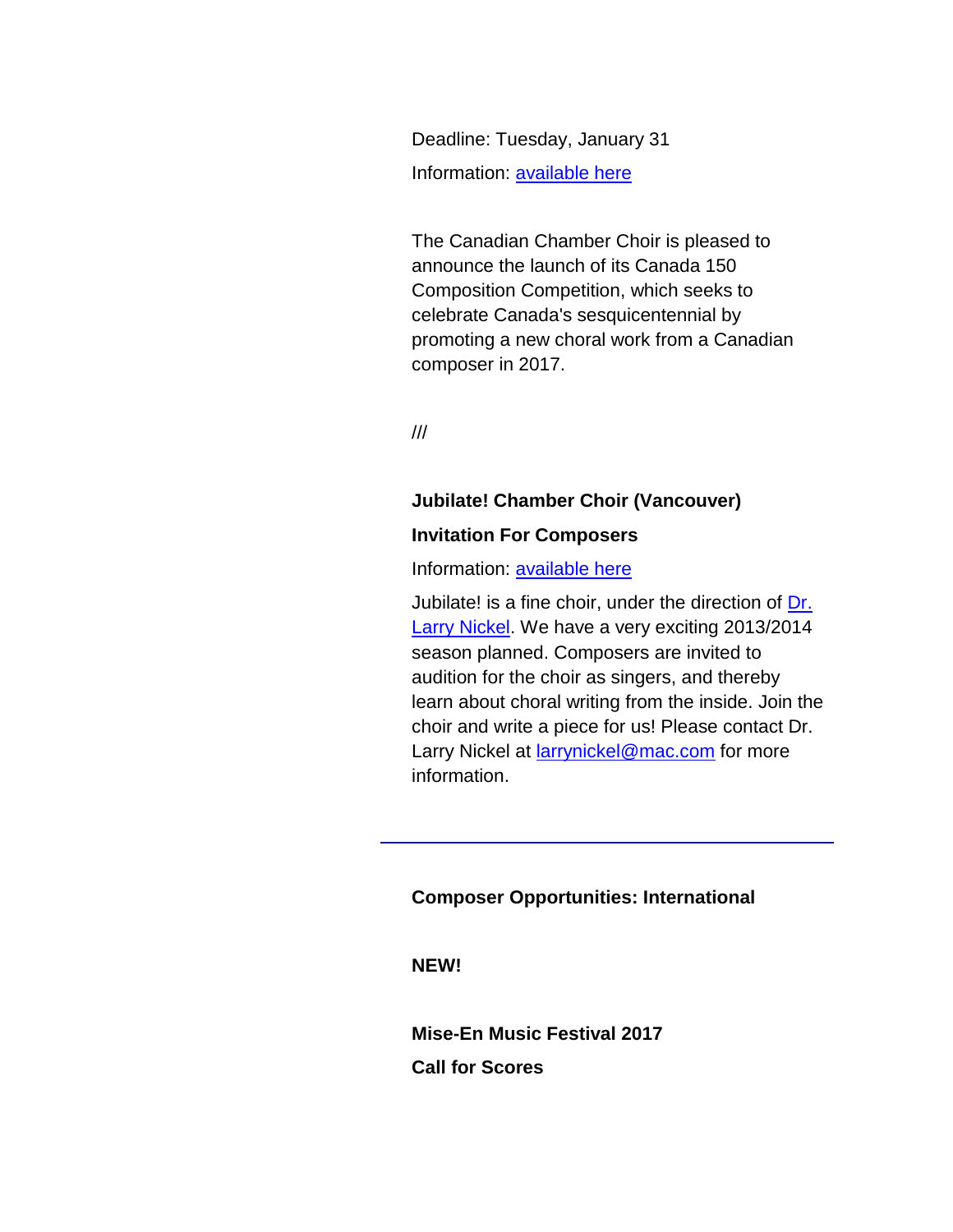Deadline: Thursday, September 15 Festival: June 20-25, New York City Information: [available here](http://r20.rs6.net/tn.jsp?f=001L32XprImvdnfra45lniewLmA0XCfxVxf2Z-w9zuRGH7Dyq74i1dyXqSe96LSY9L0ujp75FqItEu1l9nsc2xNK5Ph7Z-8aN_YCF31785jNWQje9nnrffSB4WDOQbetAVbdqQY7VQkfYY8BxMFUHC23GcpGuXF-y4iDNQDyxzGSohRwMkkcVJTbkMRHyiBzGRA86e3D3u8YVIPHiFW38BgAKMxxYekV5k3yjqBMQxkI3m8_kRK0WV0IfkulSiRpscLgZIZQU-Z0NFINJwpKdRsRuJtkCzXLjjh_jqAF1cxa8e7y0vOIzzcpA==&c=7_E537nQefR8JTczxirQIfrOHjhhfdCy3JaJJywrj8XAJuRbqbhEXw==&ch=6mJfS4g1m_wyEyyLXCyQfYRx51c28mjgwf4li_y51O6maLwHg17j-g==)

ensemble mise-en is very excited to announce a call for scores for the mise-en music festival. Applicants may be of any age and nationality. There are several categories of works including mixed ensemble, solo instruments, electronics or miniatures.

///

**NEW!**

## **Yokohama Contemporary Ensemble Call for Scores**

Deadline: Wednesday, August 31 Information: [available here](http://r20.rs6.net/tn.jsp?f=001L32XprImvdnfra45lniewLmA0XCfxVxf2Z-w9zuRGH7Dyq74i1dyXuu0Uk8ANJJcLRPFFTWXo_4ATvd59zU52tvOEAyjohgn4WfJWUA20z4dWfOJArjSGaUJAXxGe7--F929SC7dT7RCwU9Mi_r7e_nhQQXLBdfP_bHdFFV4f75HaKxFEQb5fHtTRreQr4MS9m8eCzziOuBzw7zuIwzOZ9l8K-afTtGZOUtHdLapp2HfSLl0aNMWPwKbqhiiVkMTEC0HY8m9cLl9i3LO9fi1QgXpsqdr7bF-hvXi-hX2QZ0Z-SmdzrOOfUYARwnR3v6e&c=7_E537nQefR8JTczxirQIfrOHjhhfdCy3JaJJywrj8XAJuRbqbhEXw==&ch=6mJfS4g1m_wyEyyLXCyQfYRx51c28mjgwf4li_y51O6maLwHg17j-g==)

YCE is pleased to announce its first annual call for scores. Two pieces will be chosen to be performed in Yokohama, Japan, on 1 October, 2016.